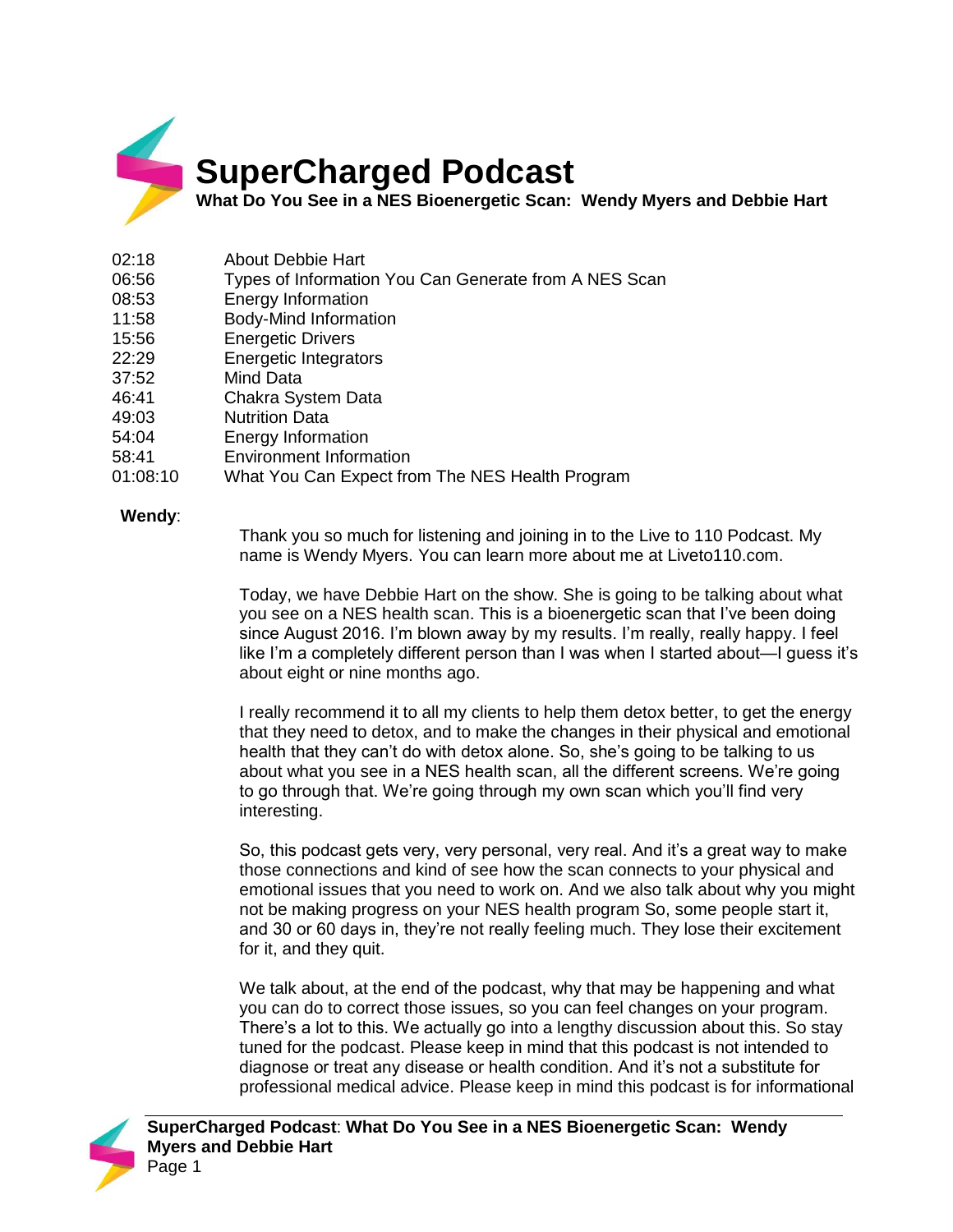00:02:18 purposes only, so please consult your health care practitioner before engaging in anything that we suggest today on the show. Debbie Hart has been working in the holistic health field for 13 years as a 1200-hr CMTP, professional manual therapist, level II SCENAR therapist and trainer. She's also a craniosacral training therapist. And she's a NES health coach and trainer, and Kundalini yoga instructor. She's got a lot of sort of certifications.

> She changed careers to pursue her passion for healing after 18 years in the IT software consulting training and education development field. She's having a BA in education and completion towards a BS in information science. Debbie's philosophy is that health is achieved when a person is able to find balance in all areas of body, mind, and spirit, and by tapping into the profound natural intelligence and powerful healing mechanisms innate in all of us. Her passion and mission in bringing all aspects of bioenergetic medicine and holistic healing into people's lives and homes continues and her current role as a NES and bioenergetics medicine consultant, coach and trainer, as well as creator of quantum energy medicine events and immersive experiences.

You can learn more about her and her website, SacredMatrices.com. You can also look forward to her future website, GlobalTransformationPathways.com. Debbie, thank you so much for coming on the show.

- **Debbie**: Thank you for having me.
- **Wendy**: So, you've been a NES practitioner and master trainer for seven years. Can you tell us your story about how you got into NES?
- **Debbie**: Yes, I got into NES by way of Harry Massey. I met Harry Massey, I was a SCENAR practitioner and a manual therapist and a craniosacral therapist for about 10 years. I met Harry in Santa Barbara when he moved there, California. He introduced me to NES, and I added it to my practice. And I was a practitioner for about two years. My background is in teaching and consulting, so I decided I wanted to teach and coach the practitioners.
- **Wendy**: Great! And so tell us your story about how you healed your health on NES. NES is a bioenergetic program (just in case anyone doesn't know what that is)
- **Debbie**: So, I had fibromyalgia-like symptoms since I was about 23—and I'm 58. So about 10 or 12 years ago, I started down my own healing path, and I did SCENAR. I got a lot of education and personal experience with craniosacral, and a lot of energy therapies between SCENAR, manual therapy and craniosacral.

And when I added NES bioenergetic therapy, I started taking the Infoceuticals and started using the miHealth quite a bit on myself and having other people do it on me. And I really could feel quite a bit of difference. But then, really, the first three months, mostly just my base energy coming up, not feeling really tired when I got up out of bed and being able to focus much more clearly (my brain fog went away).

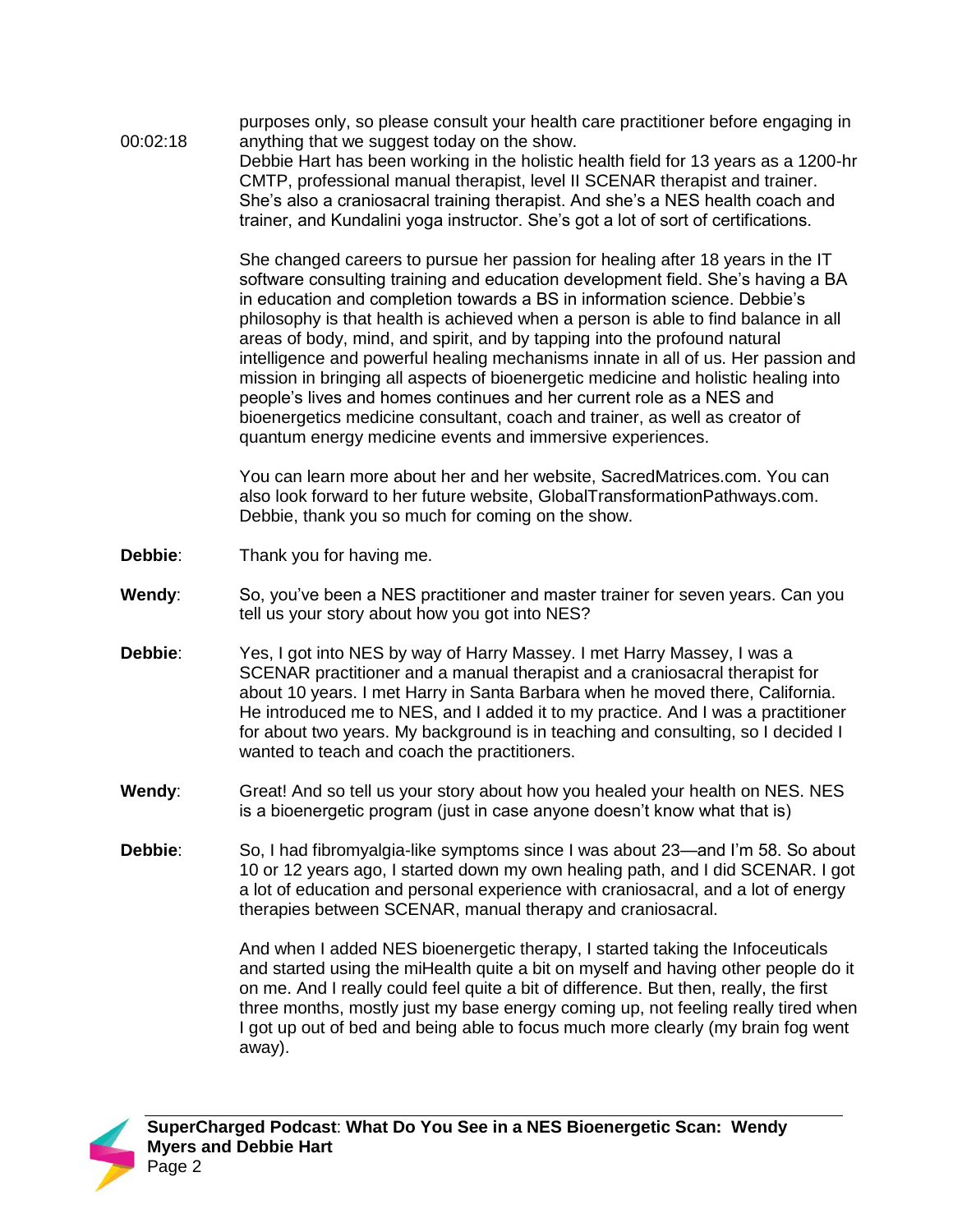And just over the course of the last seven years since I've been using it—and I'm on it constantly. I'm constantly taking Infoceuticals and treating with the miHealth.

It's just sitting at my desk— really, I can go through an incredible amount of stress at this point and maintain my energy and not feel like things wiped me out.

So, that's pretty much—I mean, I still have my periods where I'm tired or I could feel the stress on my system. But I can honestly say that I feel like I'm at a whole different level of resilience.

**Wendy**: And that's what I found too, that I really have a lot more stress-resilience. I had so much more stress. I mean, I love my work—love, love, love my work. I'm so blessed. I wake up every day so excited to work and to teach others about health. But it can be stressful.

> I give away a lot of myself. I give away my energy to help other people. I have way more stress and projects and stuff going on that I'm excited about. It can be very stressful. And I handle it so much better than I did when I started last August in 2016. My life has improved dramatically.

00:06:56 And so, we're going to walk through my scan today. This is about my 10th scan it might be more, 10th or 11th—just to help you guys understand what kind of information you see in a NES health scan, a bioenergetic scan. A lot of people are like, "Well, what do you see in the scan?"

> So I wanted to illustrate for you guys very, very clearly with Debbie (who is a master trainer) what kinds of information you'll be able to see in a NES health scan. And I'm relatively healthy. I don't have any many major health issues. I feel great most of the time. But I do have periods where I get tired or days where I'll feel brain foggy and days that I don't sleep so great. And that's perfectly normal.

That's everybody today. But I definitely want improvement in my emotional health. I definitely want more improvement in brain functioning. I want more improvement in my energy. And I really want to correct any health issues that I may not be aware of. And that's what I'm using NES health for personally.

So, why don't we open up the NES scan? And for anyone listening, it's probably going to be more helpful if you watch the video of this podcast rather than the audio. I know on iTunes, you get to just listen to the audio. It's going to make a lot more sense to you if you're looking at the NES health scan video which you can find on the corresponding blog post on Liveto110.com or on our You Tube channel, the Wendy Myers YouTube channel. You can just search for "Debbie Hart" on You Tube or the Live to 110 website and find it.

So, let's go do that right now. Okay! Now, we're looking at my scan. This is a NES scan that I did yesterday. And so Debbie Hart, why don't you just take it away and explain what this all means.

**Debbie**: 00:08:53 Okay! Well, this first screen that comes up is the energy screen. And you're seeing some red's here. There is a color palette over here which is white to red.

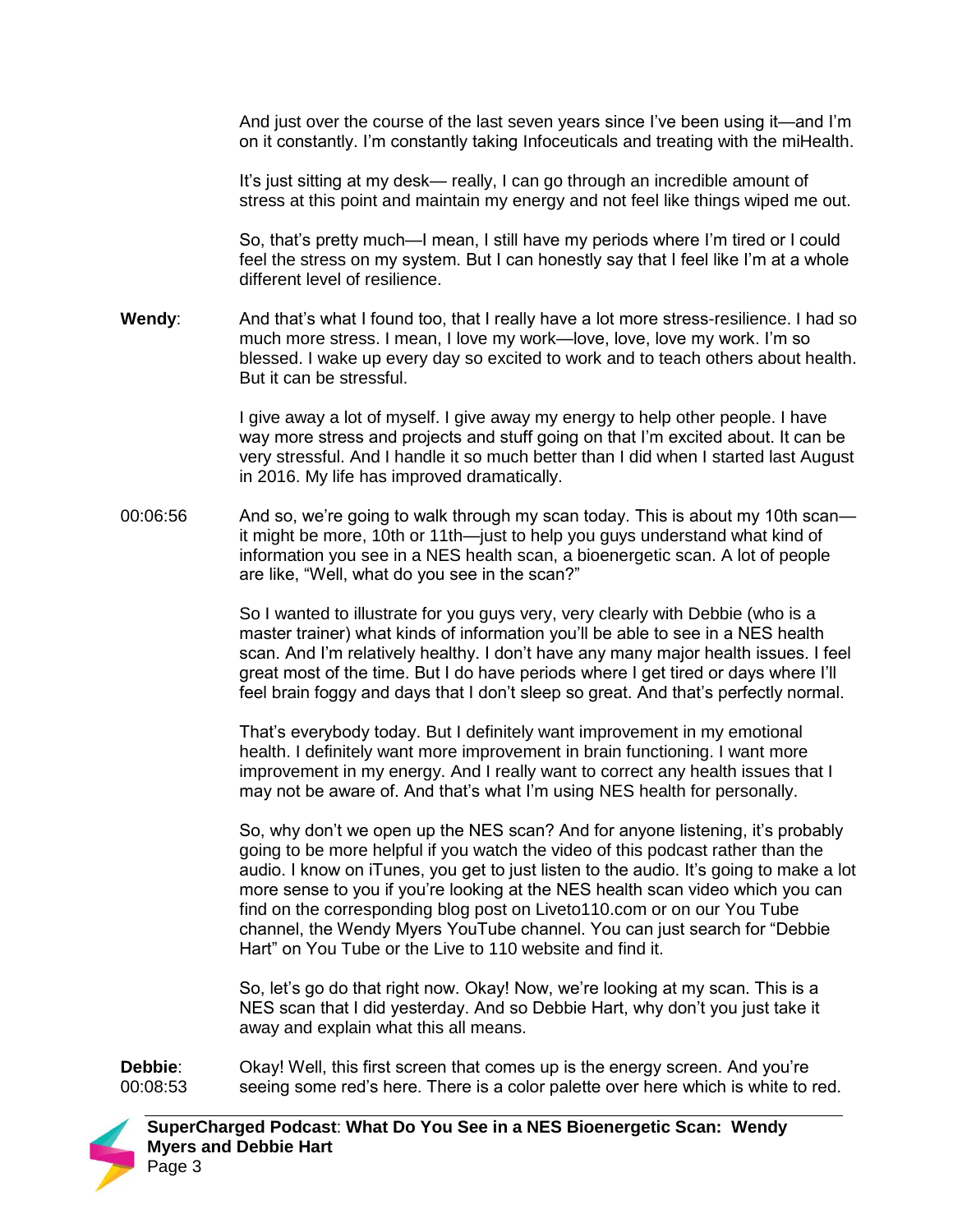And this just stands for priority levels. So, what's showing for Wendy is where we can support her optimally with the miHealth device (which is the pulsed electromagnetic frequency device, pretty much the most advanced one in the world. It's called the miHealth).

And so, there are 70 different points. But on her, four of them came up as very high priority. So we can run the miHealth device either on or off body over these points. And these represent energy blockages.

So, a lot of you have heard about meridians. And these are actually, when you click on these priorities, they just show the energy meridians that they fall on. And when we run the miHealth over these points, it basically emits frequency and helps clear these energy blockages. And as a part of the protocol, when you do a scan and you get a miHealth treatment, it's incredibly rejuvenating.

Many times, a lot of sometimes you're dealing with, like let's say you have neck pain or a little back pain or knee pain, you'll immediately feel a shift. And then throughout the rest of that day and overnight, you'll feel a shift happen in those complaints. Sometimes, it'll go away completely; sometimes, it takes a couple of times. But really, the miHealth is really amazing for symptom relief.

And the scan is so intelligent. It actually maps out all of the high priority points. It's super easy to use. This one is at the ankles. And this is the gallbladder meridian. This particular one is the stomach. And it includes quite a few meridians.

This point is in her esophagus. She may or may not be symptomatic in these places. Are you symptomatic at all in the esophagus at all? Do you ever have any symptoms in your esophagus?

- Wendy: I do not. I don't ever have heartburn. I don't ever have trouble swallowing or anything of that nature
- **Debbie**: Okay
- **Wendy**: That I'm aware of….
- **Debbie:** Right! And these are high priority energy blockages. And sometimes, if they're not resolved, you'll get the physical symptoms. But sometimes, those physical symptoms are already present.

And then, this last one is at the kidneys. We all know that our kidneys have a lot to do with our energy. And so when we release blockages, especially in an organ like this, our energy will come up. So, we're basically just working at getting the flow of the energy, of the energy that's stuck or distorted in these areas resolved using the miHealth device.

**Wendy**: And I know the kidneys are related to isolation also. And I do tend to isolate a lot because I work a lot and I love to give to all my clients and the readers and the listeners and all that stuff. But I think a lot of people in this day and age tend to isolate a lot. And that can start manifesting as physical issues in the kidneys.

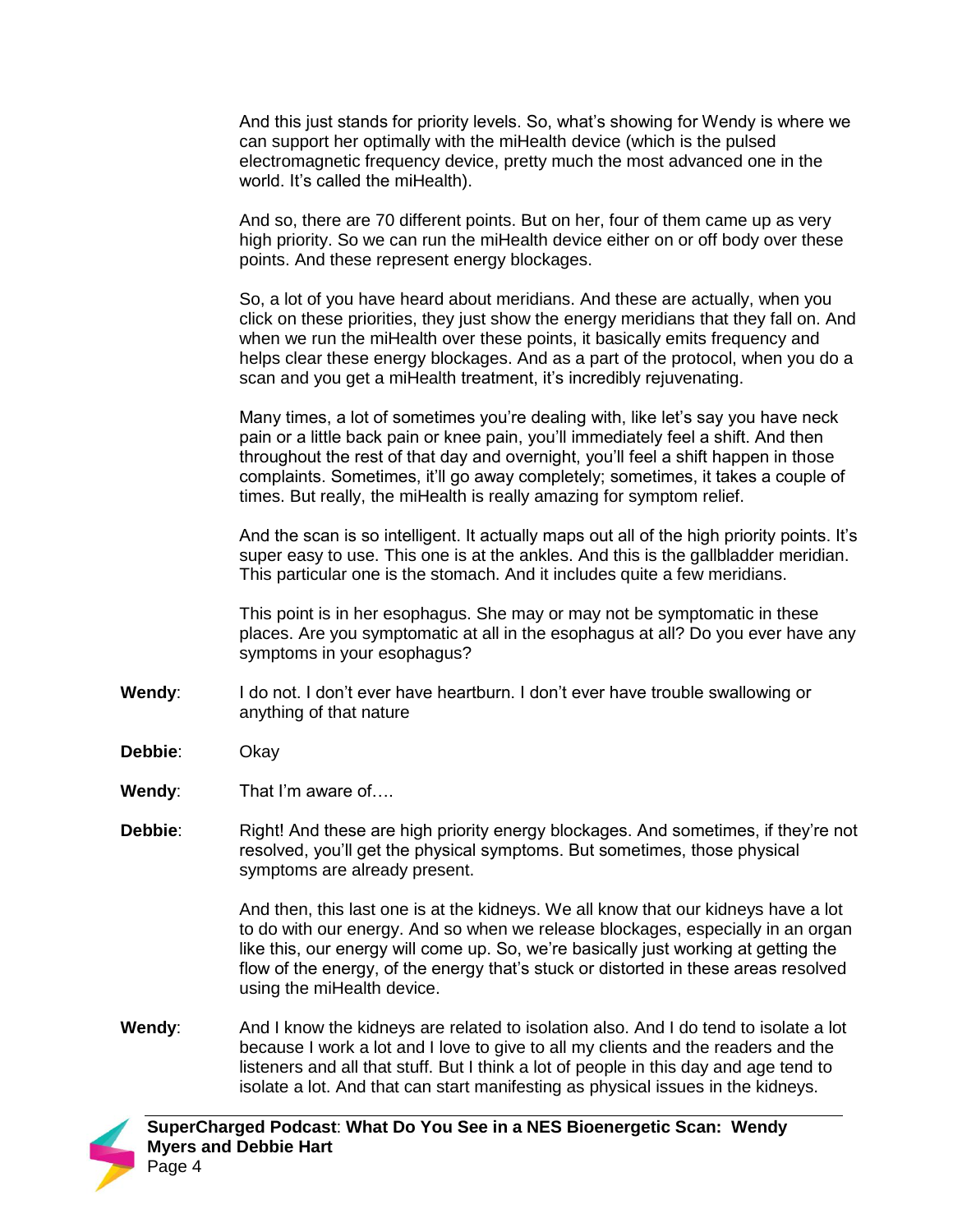**Debbie**: 00:11:58 Absolutely! So, when you see each of these points, many times, you'll see body—over here, there's a file we call the Help File which just gives us more information. And it talks about body-mind associations. So, when we work on these points, we don't just work on the energy blockage, for example, in the kidney meridian, but we also work on the emotions. A lot of times, there's shock and/or trauma associated with these different points. And when we use the miHealth over these areas, it actually works on the emotional element, as well as the other energetic areas such as the meridians and other areas. So, yeah, there's a lot of emotional stress that sits in the body. And this particular screen, many of these 70 points—there are 70 total—they're all rated by priority. And so even the oranges sometimes, if we don't have that many red's, we'll work with the oranges, but this will work on all the body-mind associations with those points. **Wendy:** Very interesting. And so what are my points here? So, my red's ... **Debbie**: We have the side of your head. We have the esophagus. **Wendy:** And then, this one is the. **Debbie:** We have the stomach **Wendy**: The stomach **Debbie**: Mmmm- hmmmm. **Wendy**: Yeah. Sometimes, I do get aches in my stomach. **Debbie**: And this is the gallbladder meridian. It's the stomach meridian. It's also what we call the "heart protector." You'll see three different blue lines here that are on the screen. And when you work these points, it doesn't just work that particular area. It works clearing the entire meridian.

So, a lot of times, for example, you might have knee pain or you might have ankle pain. But energy blockage is up here in the stomach. And when we work on that energy block, it helps release energy and the flow of energy along the whole entire pathway.

So, it's quite surprising how many symptoms that you might be dealing with that are surprisingly lifted when you work with the miHealth. Here, we have the ankles. And then, again, like you were talking about, we have the body-mind associations.

So, it talks about support, having a support system, and maybe a support system being taken away. It talks a lot about the emotional aspects of the ankles. So, it's

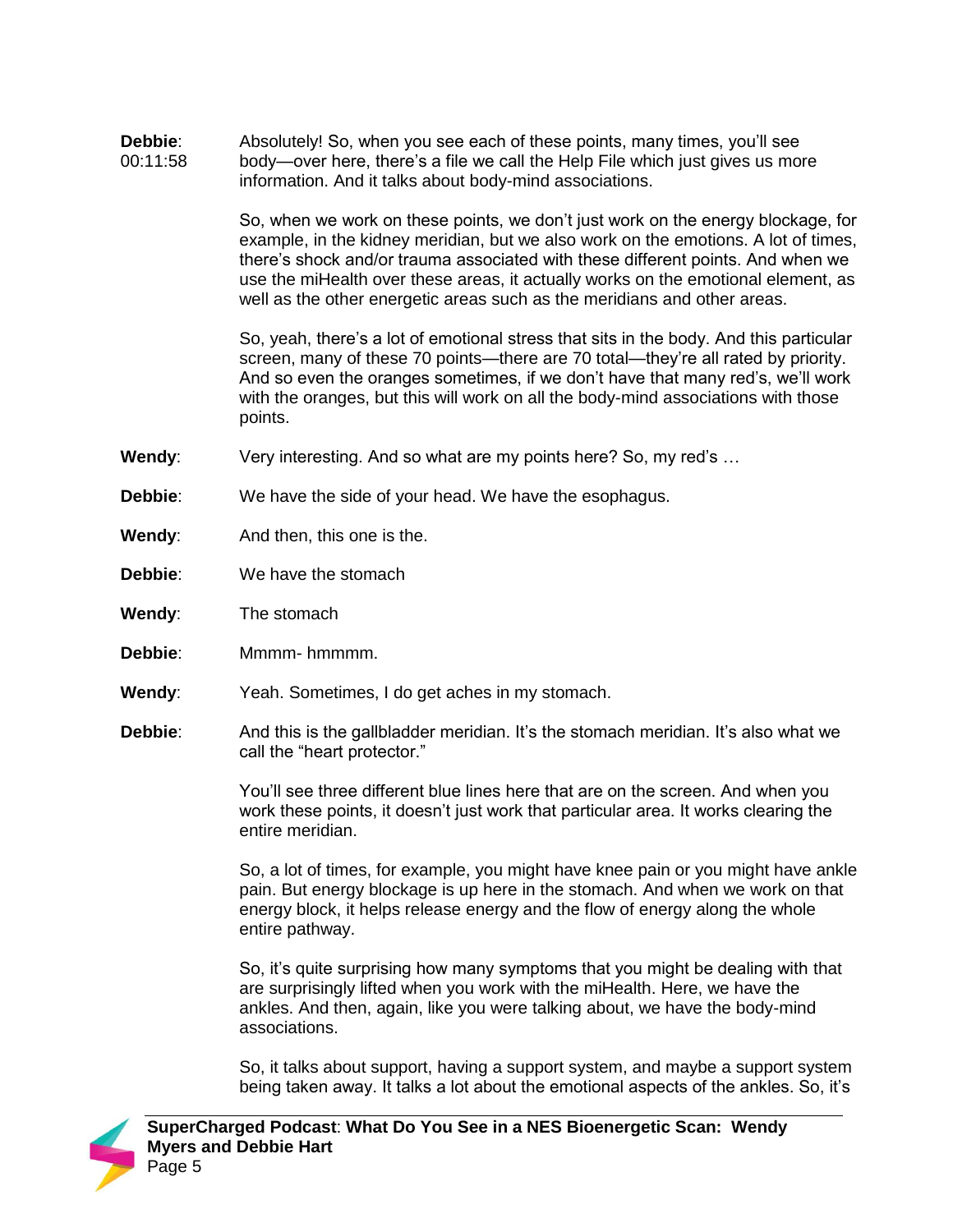|                    | fascinating to look at the correlation many times between exactly what's going on<br>with you and exactly where these energy blockages actually show.                                                                                                                                                                                                                                                      |
|--------------------|------------------------------------------------------------------------------------------------------------------------------------------------------------------------------------------------------------------------------------------------------------------------------------------------------------------------------------------------------------------------------------------------------------|
| Wendy:             | You know what? My ankles are always coming up. And this is probably because I<br>had surgery on both of my ankles when I was 15 and 16.<br>I had a overzealous podiatrist, for sure. He felt like my bone alignment wasn't<br>correct. So he did the surgery where he had lengthened my Achilles' tendon and<br>he inserted a silicone too in my ankle joints, so the bones will grow aligned<br>properly. |
| Debbie:            | Wow.                                                                                                                                                                                                                                                                                                                                                                                                       |
| Wendy:             | It was completely ridiculous! So, opening up that synovial cavity, I hope I don't<br>have future problems with my ankles.                                                                                                                                                                                                                                                                                  |
|                    | But I think there's probably a blockage there from scar tissue and other things.<br>And that's why they continually keep showing up.                                                                                                                                                                                                                                                                       |
| Debbie:            | Sure! And so many times, when we have trauma to the body, the energetic<br>residue of that trauma will still show until we clear it. So just by treating those,<br>your ankles, you might be able to prevent a lot of things from arising from that<br>surgery. You can get it corrected.                                                                                                                  |
| Wendy:             | Yeah, I know that scar tissue can impede energy flow in the body. And there can<br>be an energetic blockage where there is scar tissue.                                                                                                                                                                                                                                                                    |
| Debbie:            | Absolutely, absolutely. So, we can do quite a bit of work on these blockages and<br>clear it quite a bit of the energy blockages just with the miHealth.                                                                                                                                                                                                                                                   |
| Wendy:<br>00:15:56 | So, let's take a look at the next screen, the Energetic Drivers.                                                                                                                                                                                                                                                                                                                                           |
| Debbie:            | Sure! So, here we have what we call the Info Screen. And in the Info Screen, we<br>can go into different areas of the energetic body. And Wendy's talking about an<br>area we call the energetic drivers, these are our organ systems.                                                                                                                                                                     |
|                    | One of the amazing things about NES is that the body heals in a specific order,<br>which is part of the research behind NES. And so in terms of the organs, these<br>organs are listed in embryological development order, which is fascinating that                                                                                                                                                       |

So, we see our cells, our nerves, our circulation. And this is all about these organs needing energy. These are the batteries of our body. And when our energy is low, one or more of our organs might really needs supporting.

the body develops in an embryological order and it heals in an embryological

And what the scan maps out here, again, the colors are simply priorities. It doesn't mean that something is wrong at the physical level. It just means that these are the areas right now that you need the most support in. And by treating



order.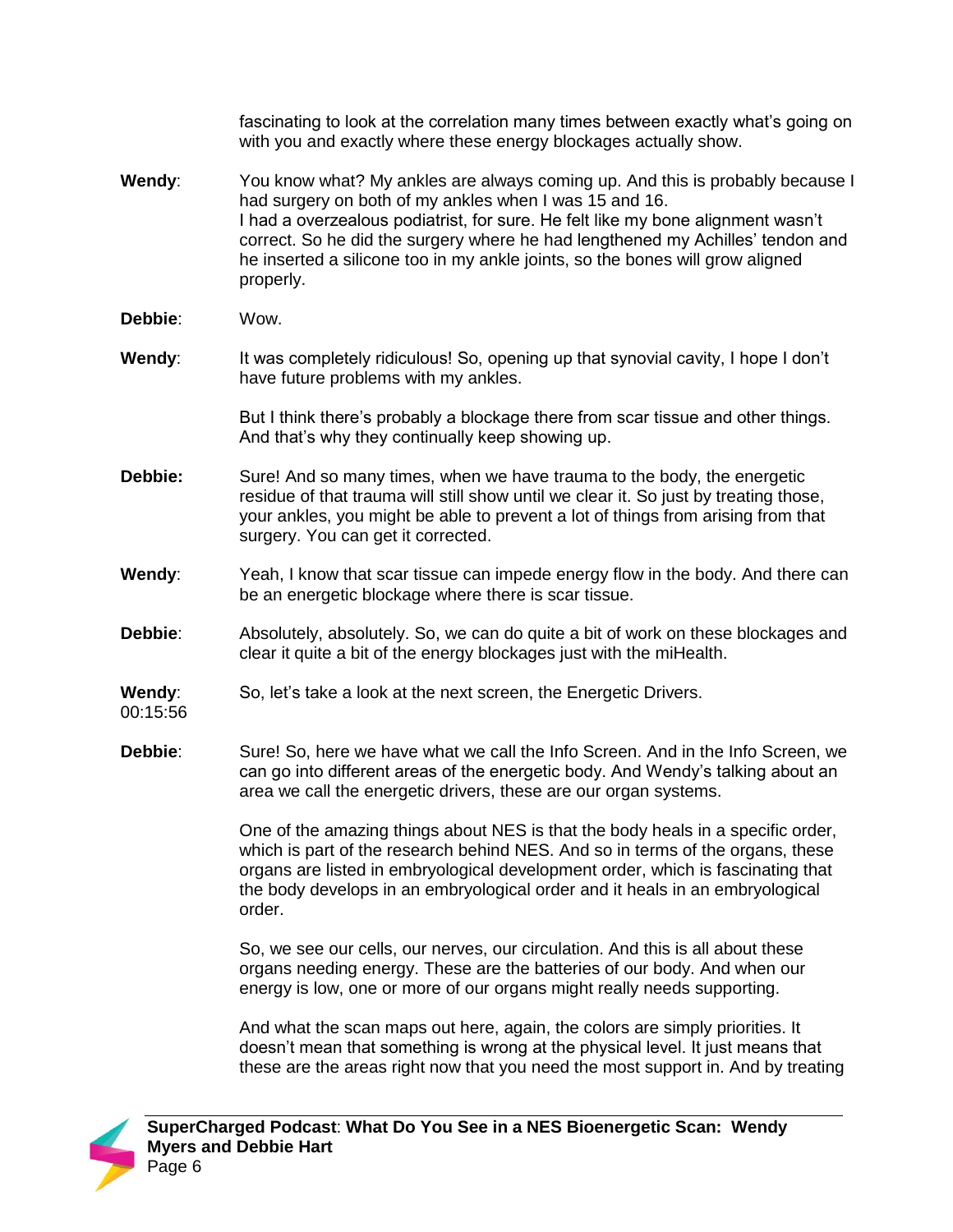those with the Infoceuticals, you will have the most optimum effect on your entire energetic system.

So here, you have your circulation driver. This is your circulatory system.

And it is over here, you can see that it's the primary driver for blood health and circulation. And there's a huge emotional factor here too. Many of these organs have a lot of emotional elements that really helps support and balance the emotional system. So all the stress we're dealing with, we're holding in our body in different places.

And the circulation driver, definitely, it really shows here that the emotional state is definitely registering that it needs some support. Maybe there's been some stress that's all about flowing. The blood is all about flow. So it's about being able to flow of our life. Maybe we've gotten stuck in areas of our life that we're working on right now.

And the interesting thing about the circulatory system is it also is about the nervous system. So your nervous system is coming up as a medium priority. You've got your circulatory system all about the flow of blood, also relating to the flow in our life, just really being able to flow really optimally.

But the biggest thing that stands out here is the kidney. So the kidney is all about our ying energy in Chinese medicine. And whenever our kidneys show, it's really important to support those. They are linked to every single cell in our body.

So, when we treat the kidney, it actually treats the entire body. It's all about basic stamina overall, but brain stamina as well, brain clarity. The kidney really connects to the brain. So you would expect by taking that to really have a real shift up in your energy as well as mental clarity and just mental function in general.

- **Wendy**: Well, let me just do that. miHealth said it right now.
- **Debbie**: Yeah, the Kidney Driver is a really amazing Infoceutical. It definitely would help you just really strengthen that ying energy.

And then, of course, we have another priority here, which is orange, which is the medium. And this is just our frontline immune system. So it's just showing that your frontline immune system needs some strengthening. Actually, no matter which driver we use—these are all 16 different Infoceuticals, which are liquid remedies with energetic information in them and bio information to help correct these energy distortions specific to the person and what their priorities are showing.

So, the Immunity Driver Infoceutical would help strengthen the very frontline immunity.

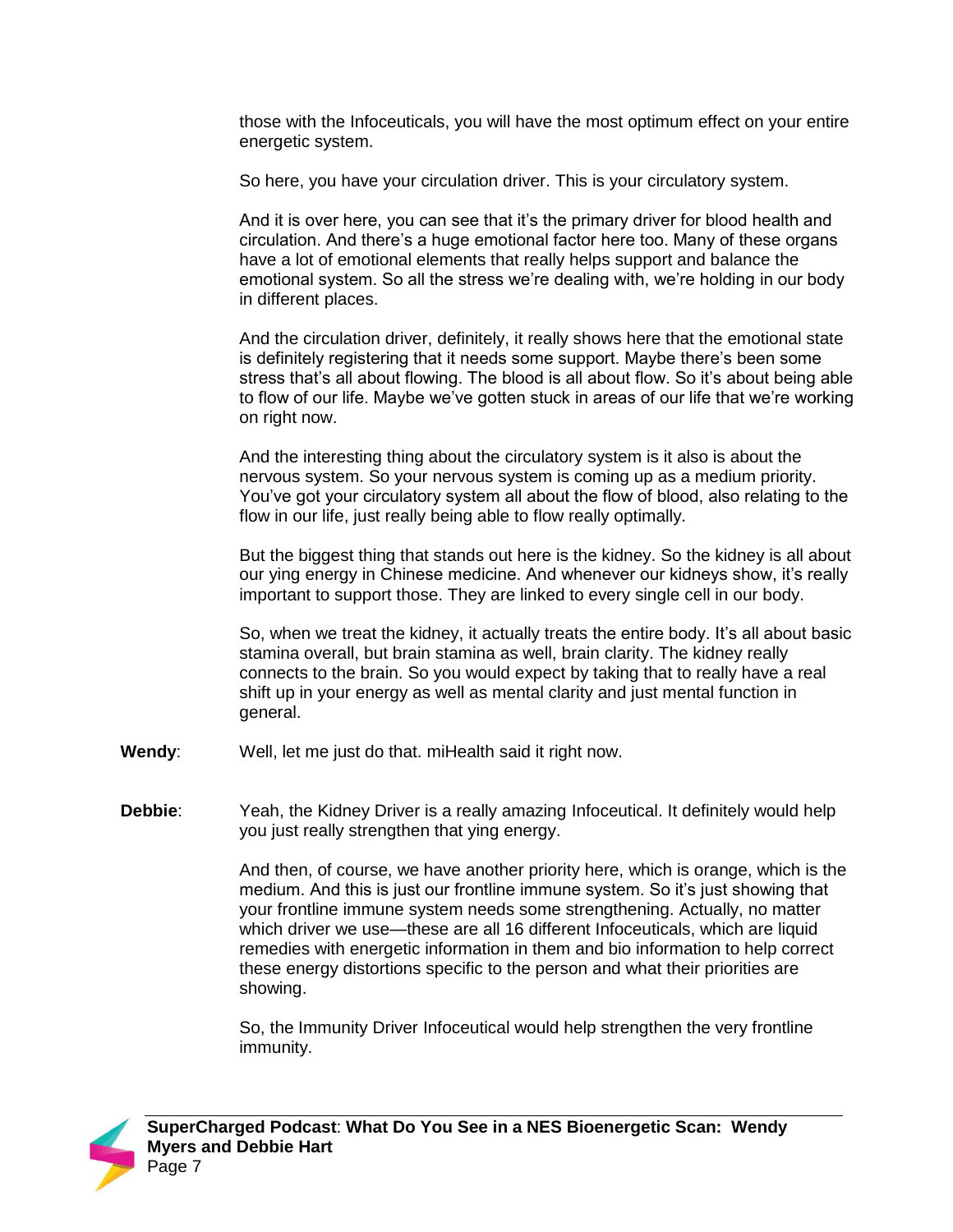And of course, the Help File tells us a lot of details. These Infoceuticals are really complex. They support so many elements of our immune system as a group in general. All the drivers are all about strengthening the organs and strengthening the immune system, but then it shows the details of each particular Infoceutical and what it does.

So, in this case, this is the very frontline immune system that we're born with. Whereas the Spleen Driver, if that was to show, that's about our acquired immunity that we acquire in our life. You had mentioned to me that you've got a fungal rash that keeps popping up.

- Wendy: Yes. It's very annoying, very annoying.
- **Debbie**: Yeah, and that you've been controlling it with food-grade hydrogen peroxide, but it keeps popping back up.
- **Wendy**: Yeah.
- **Debbie**: The scan is really correlating there because what might happen is once the immune system is really strengthened, that might completely naturally resolve itself.

So, all three of these would help strengthen your immune system, but just correlating to what's going on with you. I know you said you also want more energy.

So the Kidney Driver would actually really help with that. Energetically, do you feel like you're kind of a little bit below normal on your energy?

- **Wendy**: I feel pretty good. I mean, I always feel like I would love more energy. But I might be a little bit low because I've been waking up in the middle of the night where I've been sleeping through the night for quite a while. But just the last week, prior to the scan, I was waking up at the middle of the night, and so I have been dragging around a little bit because of that.
- **Debbie:** Okay, yeah. So, the kidney would definitely... It's funny, but the more energy you have, the better you sleep. It's kind of the opposite of what you would think.

So you'll be able to actually sleep better as well when your energy comes up because the nervous system, when it's really strong, is able to control all the brain waves and regulate the entire system better, so you're going to sleep better.

So that's a bonus. So, where else do you want to go? Do you want to go into the BFA at all or the polarity?.

**Wendy**: Well, let's just look at this right now, the Energetic Integrators.

00:22:29

**Debbie**: Sure! So, the Energetic Integrators—the drivers we just talked about being the batteries of your body that are going to help really support bringing the energy up

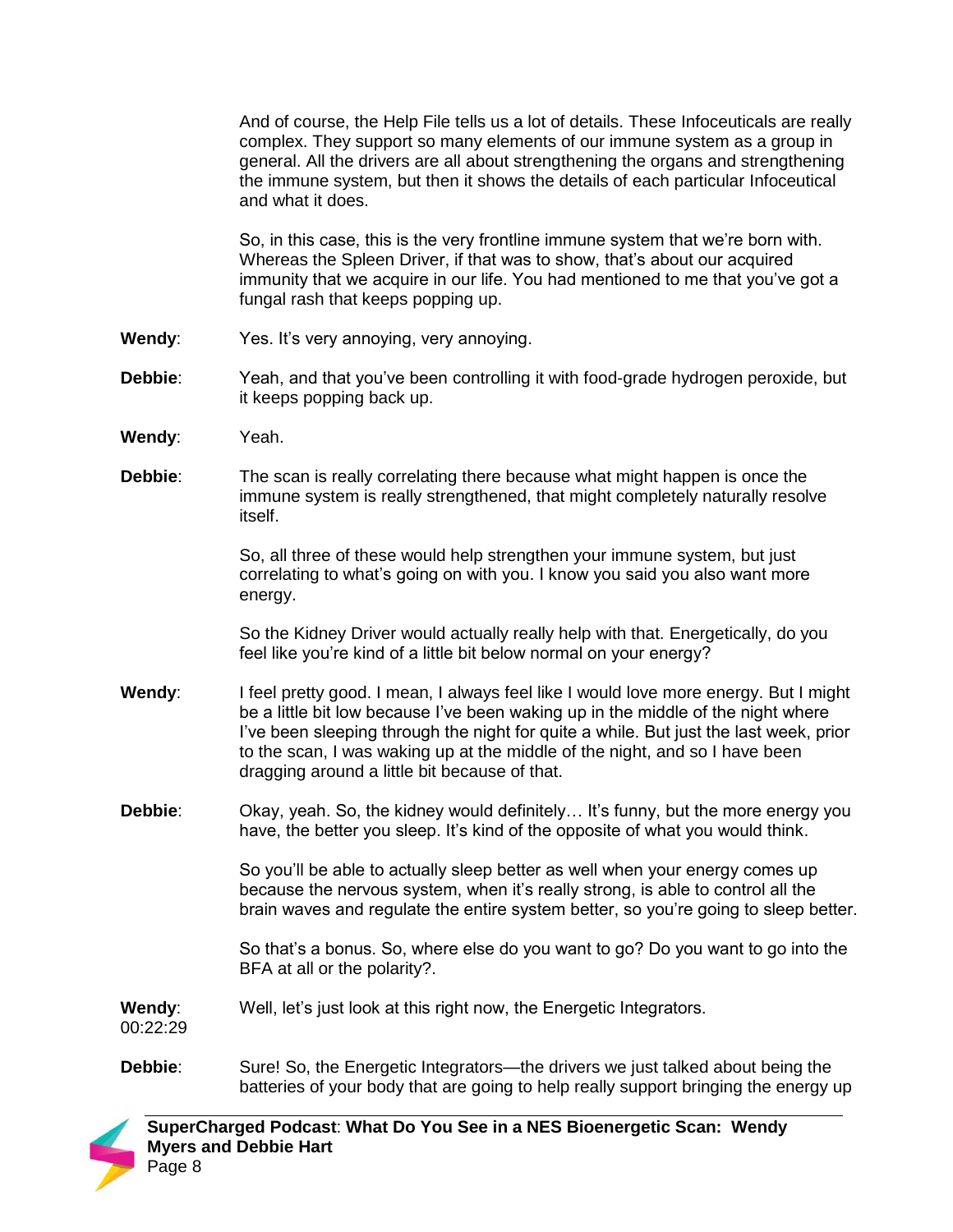in your organs—the Integrators, these are about the flow of energy in your body (so it's about energetic flow) and the whole body communicating.

So, there are 12 of them here labeled EI 1 through EI 12. And EI just stands for Energetic Integrator. And basically, they match up to the 12 Chinese meridians.

But actually, the research behind them is that they're much broader than just the meridian. So, we have the 12 Chinese meridians matching here. We have 12 Integrators. And your priorities today—so, for example, at the very top, they're in priority order. EI 1 is the most important, down to EI 12.

But you've got EI 3 showing. So EI 3 is about the small intestine. This is about the flow of the energy along the small intestine pathway. And you'll see a lot of subreadings here. So, what this is just showing, these are numbers that are from 0 to 4, and this is just showing the priority level of the sub-readings.

So, for example, here, you have the 4 at the ileum tunica serosa field. So that's one of the subfields of the small intestine meridian. And it's actually the area of the small intestine that have to do with the immune system.

So, in your case, we've already seen the immune system when we just looked at the drivers. And now we're seeing a little bit of a sub-reading here on the immune system.

But generally speaking, what it's saying is that you need energetic support and correction in these keynote areas over here—the small intestine, your ability to metabolize calcium (which is vital to almost every function in the body), all the vertebrate (so you may be having some discomfort in some of your vertebrae in your spine)…

- **Wendy**: Yeah, I am. Usually, my lower, my S1, the very lower one, it just kind of acts up sometimes.
- **Debbie**: Okay. So, it works on the entire information pathway. If we go to the back of the body here, we see that there are more sub-readings.

And it actually shows that you have a 3 out of 4 energy priority at the lumbar. So that's pretty interesting.

- **Wendy**: The scan always knows…
- **Debbie**: It does!
- **Wendy**: … which is amazing.
- **Debbie**: It really does!
- **Wendy**: And just for anyone that's not clear on this, the numbers here, 0 to 4, can you just explain what those are?

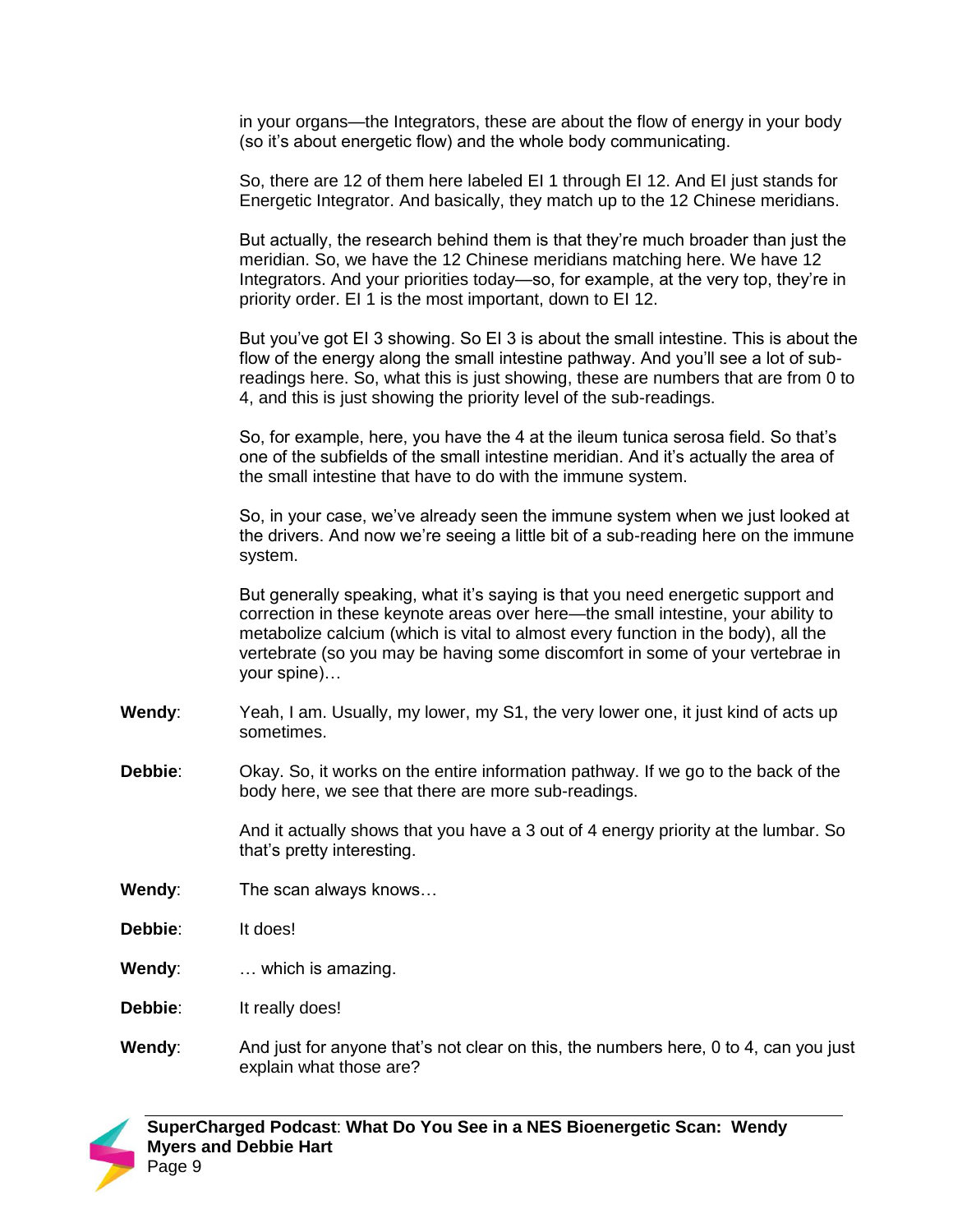**Debbie**: Sure! Zero to four is just the level of priority and energetic distortion.

So, a 0 would be no priority today; a 1 would be higher; and then a 4 would be the highest priority.

We generally address those with the miHealth. So, these sub-readings are all pulled into this energy screen, and it tells us exactly how to work with those with the miHealth device.

Okay! So, you've got a high priority on the small intestine. But your highest priority is in terms of just energetic flow in the body. So you could think of it like acupuncture on steroids actually.

When you take these Infoceuticals, these Integrator Infoceuticals, it's basically laying down all of the information for the liver meridian. So you're actually correcting the entire pathway at one time.

So here, we have the liver meridian. And you can see over here that, generally speaking, this has to do with microbial disease. We talked about your fungal rash.

There could be some strong support here by taking the Liver meridian Infoceutical. It's called Energetic Integrator 8.

- **Wendy**: Yeah, because I know the liver detoxes your body. And when the liver gets backed up, you can have stuff start coming out of your skin that the liver wasn't able to…
- **Debbie**: Absolutely!
- **Wendy**: Yeah, the liver wasn't able to process or filter. And I've done a liver detox ability test. My liver is not working so hot.

I try to support it as much as I can with glutathione and doing coffee enemas and things like that because I know that's probably a weak point for me.

**Debbie:** Sure, sure. And you know, the liver is a really strong immune filter. So again, as a general pattern, we're looking at the scan showing that you really want to support your immune system.

> So, the mediastinum here, we've talked about the sub-readings, and those are being priorities, 0 through 4, you have a really high priority on the mediastinum which has to do with the immune system.

And if we take a look and we dig down, we can hit these little pluses, and we can look down inside some of these organs in different areas. So, what's showing in the liver is that your liver is relatively low priority today, but that your pleural cavity which links into the liver is a 4.

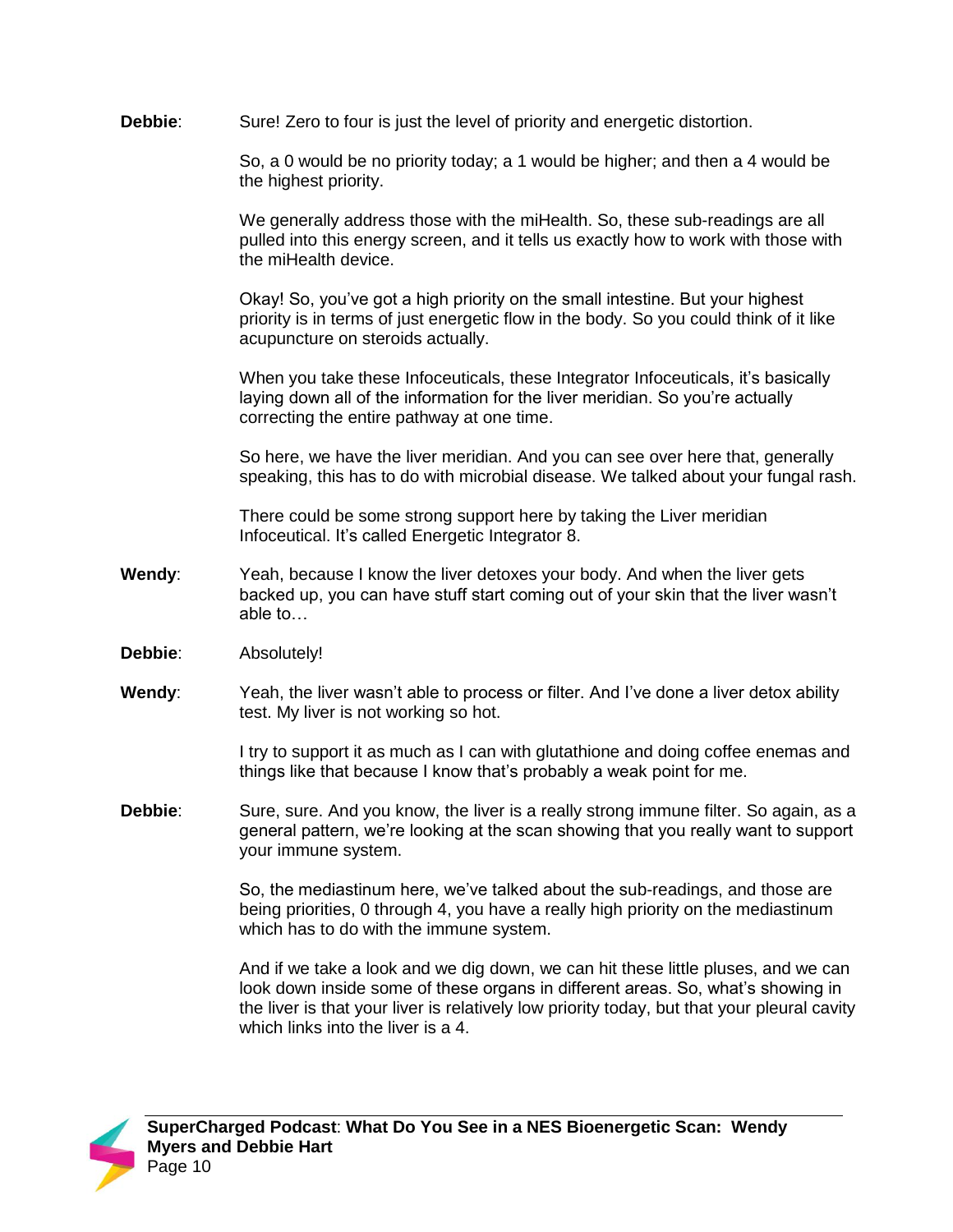So what that says is, basically, we just need to correct the communication, the overall flow of information from the lungs through the pleural cavity into the liver by taking an Infoceutical that would do that.

- **Wendy:** I just love the detail, the physiological detail, where you can see where all of the energetic blockages on the most minute part of your body. It's unbelievable!
- **Debbie**: Yeah. And you had mentioned to me too that you were really looking for more metabolic support, really get your metabolism, your muscle tone, your exercise recovery.

And the liver is very much also involved in metabolism. So, there are so many broad areas that these Infoceuticals would be supporting.

- **Wendy:** Aren't we all looking for more metabolic support?
- **Debbie:** Yes, yes. I don't know anybody that isn't.
- **Wendy**: That's one of the reasons that I'm doing this. I know it's going to correct a lot of metabolic issues. If your pancreas isn't functioning so well, you're going to have trouble with blood sugar metabolism, and that can cause you to gain weight. If you're not absorbing nutrients, you're going to crave food.

And this helps to correct that by getting your small intestine working better and getting your liver functioning, your hormones working better, and just all these things that contributes to the things that women struggle with when they're post-30's and start really struggling with their metabolism for various ways. This system kind of works on that.

**Debbie**: Absolutely! It really works incredibly deeply on the metabolism. And the liver, also—I don't know how your eyes are as far as your vision. But whenever we're looking at the liver, we're always, as you can see here, we've got to dig down into the eye. We can really help support eye health.

> So if we're starting to go into any of the different—whether it's just your vision or whether it's going into different eye disorders, you can really help support the eye before things manifest by correcting the liver pathway here.

**Wendy:** ne thing I did notice is after I started NES in August of 2016, very shortly thereafter, my glasses stopped working. I thought my vision had worsened, and I needed to get a new prescription. But I haven't checked if it was an improvement in my vision or a worsening.

> I just automatically assumed it was a worsening, but it might have been an improvement. So, I've actually been meaning to look at that and see if it was actually an improvement..

**Debbie:** That's really interesting, really interesting. You had mentioned too that you really wanted to facilitate detox. And so, obviously, the liver is one of the major detox

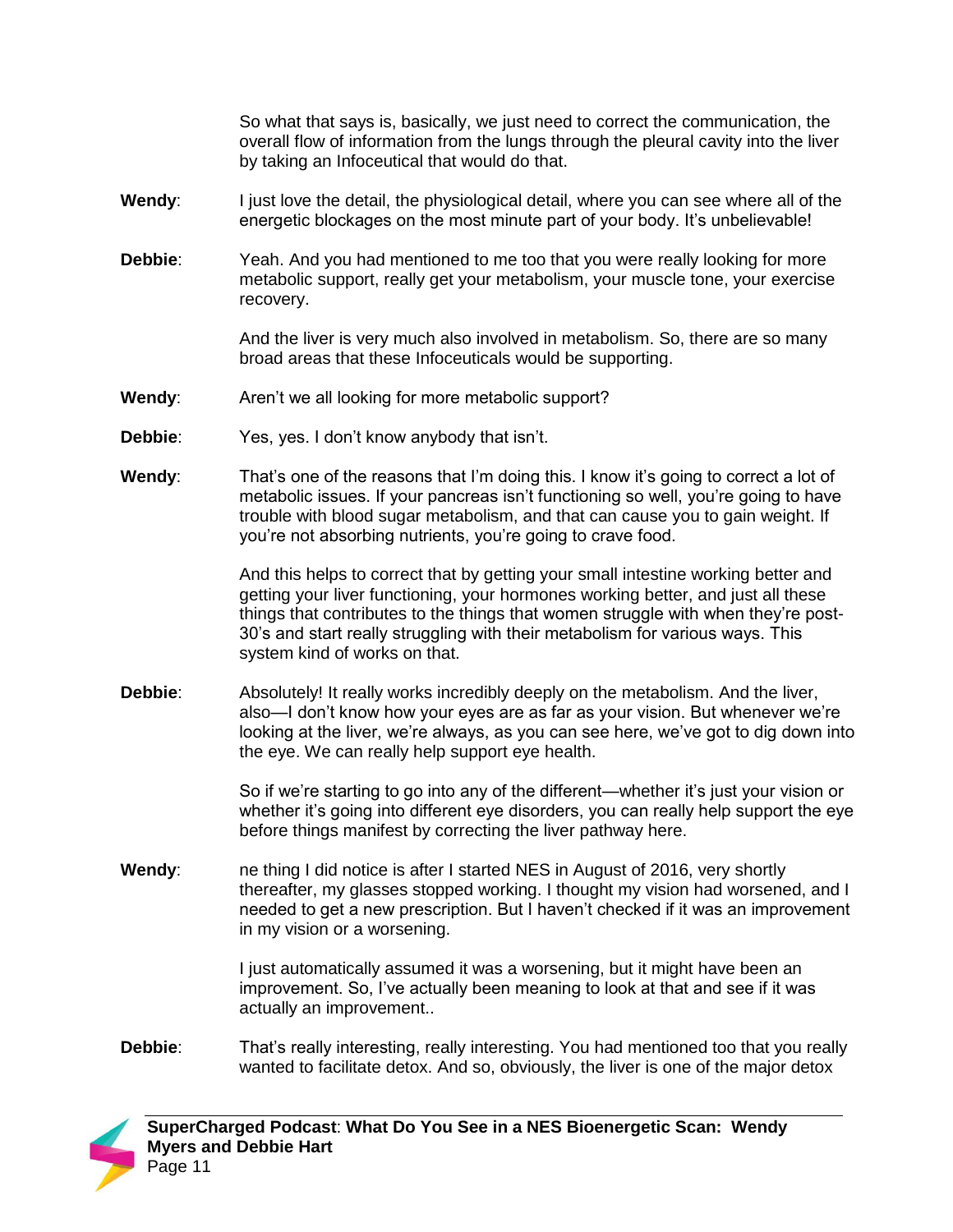organs. And so it would also support just detoxification by taking the liver integrator here.

So, notice here too that this particular pathway in the body can be damaged by fungus, Candida and mycoplasma. So when you mentioned your fungus, this really correlates to the support of the correction of fungal damage. You might be surprised how this affects your skin

- **Wendy**: Yeah, yeah. I totally have been having some funky skin issues the last year.
- **Debbie:** Are you on this protocol right now? Have you started these Infoceuticals yet or…?
- **Wendy:** I've started a couple of them. I'm waiting for them to arrive in the mail.
- **Debbie**: Okay, okay. It will be interesting to see after you take this protocol how your fungal rash is doing.

So this next one is very high priority; it's red. And it's called the Heart Protector.

So this is all about—remember how in the Energetic Drivers, we saw circulation showing. Now we're in the pathways, and we're seeing again circulation.

So, definitely, overall, we're seeing immune and we're seeing circulation as areas that you really need support in right now. And if we look inside, for example, the heart, the heart looks today, no priority.

- **Wendy**: Clean as a whistle
- **Debbie**: Clean as a whistle. We have the female system which is part of this particular pathway. We don't have any major priorities there.

So just overall, it's probably showing that you just need some support on like inflammation. EI 10, the Integrator 10 pathway really helps support inflammation in the body which of course is at the root of just about everything.

And so it's talks here about just correcting the circulatory system and the whole neuro-endocrine regulations. Our endocrine system as women (and as men) really runs our body.

And so this is really going to help not only just the circulation, but it's also going to help regulate the endocrine system. The endocrine controls our emotions, it controls our metabolism, it controls even our sleep patterns. The neuro-endocrine system is so powerful at regulating almost everything in our body.

**Wendy**: And I heard you saying the pharynx coming up, so that's swallowing. And then, my esophagus came up as having a blockage.

> But my father did develop esophageal cancer, but passed away from his cancer treatments. And I wonder if I kind of like hold something there as a trauma

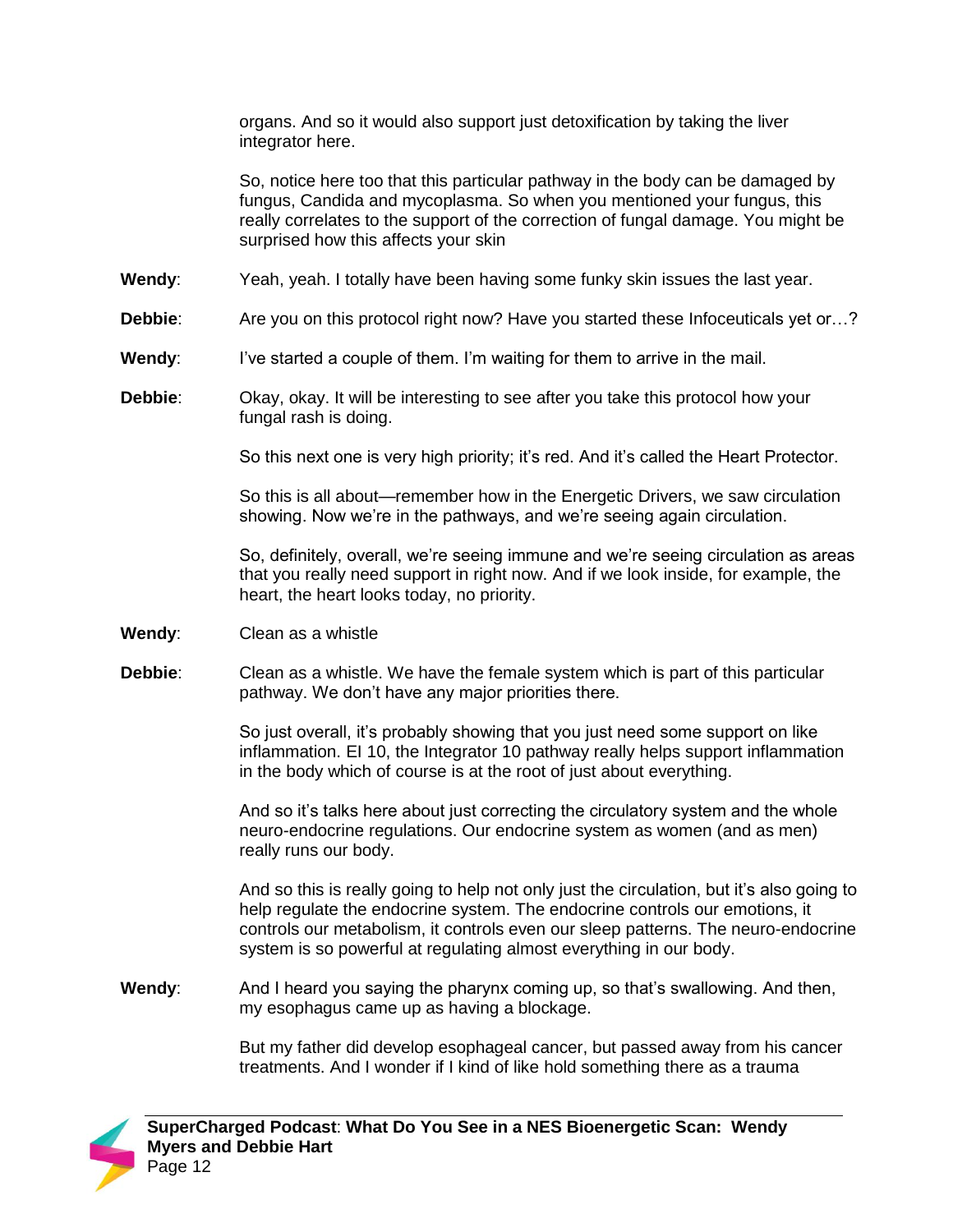| Debbie:           | Hmmmm.                                                                                                                                                                                                                                                                                                                                                                                               |
|-------------------|------------------------------------------------------------------------------------------------------------------------------------------------------------------------------------------------------------------------------------------------------------------------------------------------------------------------------------------------------------------------------------------------------|
| Wendy:            | He had trouble swallowing for a long time before he got his diagnosis. So I<br>always kind of wondered if I may be holding something there.                                                                                                                                                                                                                                                          |
| Debbie:           | Mm-hmmm mm-hmmm absolutely Like the stress that's showing when you<br>have your 3's or 4's, definitely, so much of the time— anything chronic usually<br>has a really high percentage of emotional stress in it.                                                                                                                                                                                     |
|                   | So with this, this will probably correct with this Infoceutical. But definitely, when<br>you see the high numbers, you can always definitely think about stress or trauma<br>or just any kind of conflict that you might be holding there.                                                                                                                                                           |
| Wendy:<br>Debbie: | Yeah, the pharynx continues to show up. It just keeps rearing its ugly head<br>Yeah. I mean it's always going to go to our weakest link. And so that, for you, just<br>might be a weak link in your energetic system.                                                                                                                                                                                |
| Wendy:            | Oh, you know what I do? I kept constant throat clearing. And my mom has this<br>too. She clears her throat every 30 seconds. And so I kind of have that too where<br>there's probably like something physical going on as well with all of that.                                                                                                                                                     |
| Debbie:           | Well, and you do show your mucous membranes. The mucous membranes are a<br>big part of the EI 3. It's one of the primary areas to correct.                                                                                                                                                                                                                                                           |
|                   | You are showing mucous membranes there too, which of course, our whole<br>esophagus is lined with all those mucous membranes. So, you're going to get a<br>double correction, double support there.                                                                                                                                                                                                  |
|                   | But definitely inflammation is one of the main focuses of EI 10 and the neuro-<br>endocrine system. And then, what's really cool about the integrators is not that<br>everything in the scan doesn't have a lot of emotional support, but there are<br>specific emotions associated with each of the pathways.                                                                                       |
|                   | So, this one is trustfulness, thoughtfulness, and doubt. And I always tell people,<br>when they take the Infoceutical, they would expect to have a really strong positive<br>shift. So if they're struggling in any of these areas-not trusting or having doubt-<br>they're going to be able to shift much more when this pathway is corrected into<br>those really positive side of those emotions. |
| Wendy:            | Yeah!                                                                                                                                                                                                                                                                                                                                                                                                |
| Debbie:           | Like a lot of people have liver come up, and the emotions are compassion,<br>tolerance.                                                                                                                                                                                                                                                                                                              |
|                   | So we can expect to completely make a shift there in terms of just being more<br>tolerant not just with others but with ourselves, and just kind of feeling much more<br>calm.                                                                                                                                                                                                                       |

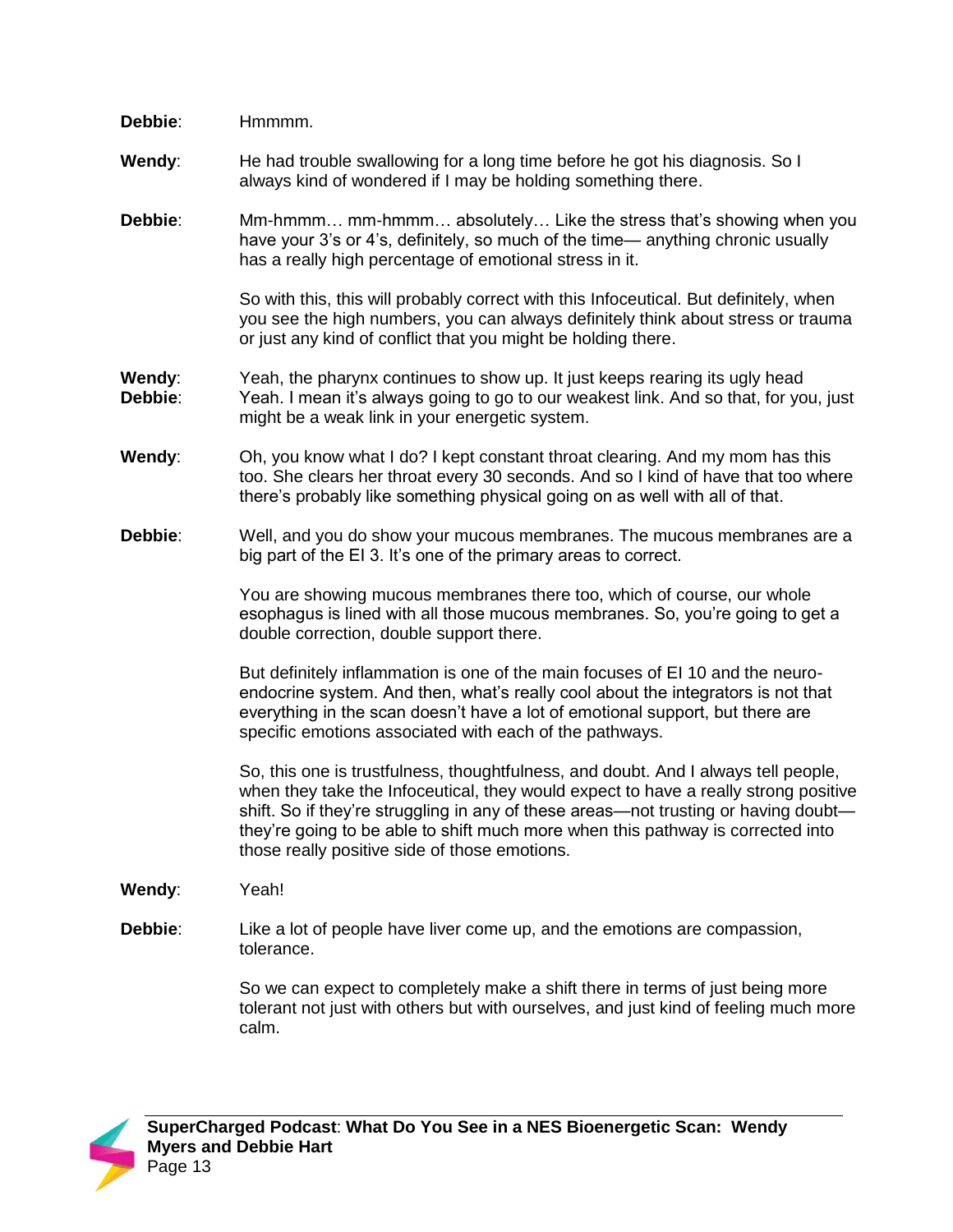- **Wendy**: Yeah, I struggle with that one, tolerating myself and others, does not play with others. No, I do. But I have a lot going on. I have a team that I depend on. I need stuff done. So a lot of the tolerance stuff isn't done.
- **Debbie:** Yeah. And so if you notice that kind of shift, and you've been on the Infoceuticals, just generally speaking, do you feel like your stress level has come down and you're able to handle a lot more?
- **Wendy:** Night and day.
- **Debbie**: Yeah.
- **Wendy:** Night and day!
- **Debbie:** Yeah, that was the biggest thing for me too.
- **Wendy**: Huge! I don't react as quickly. I'm more calm generally. I feel more connected to people in the universe. It's kind of weird to say that. But I just feel more connected and more joyful.

And I definitely feel a lot less stress. I can handle a lot more stress. I'm just calm about it. And less anger, for sure, as well.

**Debbie**: Yeah, yeah. So, between the drivers giving us a lot more energy in correcting our organs and actually really strengthening our immune system and the integrators correcting the flow of energy, many times, it's just traps stress.

> And once the flow gets going, we feel this release and this calmness. So, just by correcting those two areas, you've got a lot of real baseline correction in the energetic system. And the energetic system governs the physical. We can't see it, but it's there and it's around every single part of our physical body.

> Everything that has a structure—like a bone or cell or an organ—it has an energy field around it. And that's what we're looking at here.

> We're actually looking at our energy fields that are constantly communicating and sending information around the body. And so, these Integrators are all about getting the communication corrected in all these different pathways.

And the Drivers are all about energizing each and every organ that comes up as a priority. And between the two, you have a really strong baseline correction.

0037:52 We probably want to take a look at the Mind Screen.

> This is an amazing part of the research behind NES. And it really is about our story, what's happened to us, traumas, and events that have happened that have stayed with us, as well as just everyday stress (which usually registers here

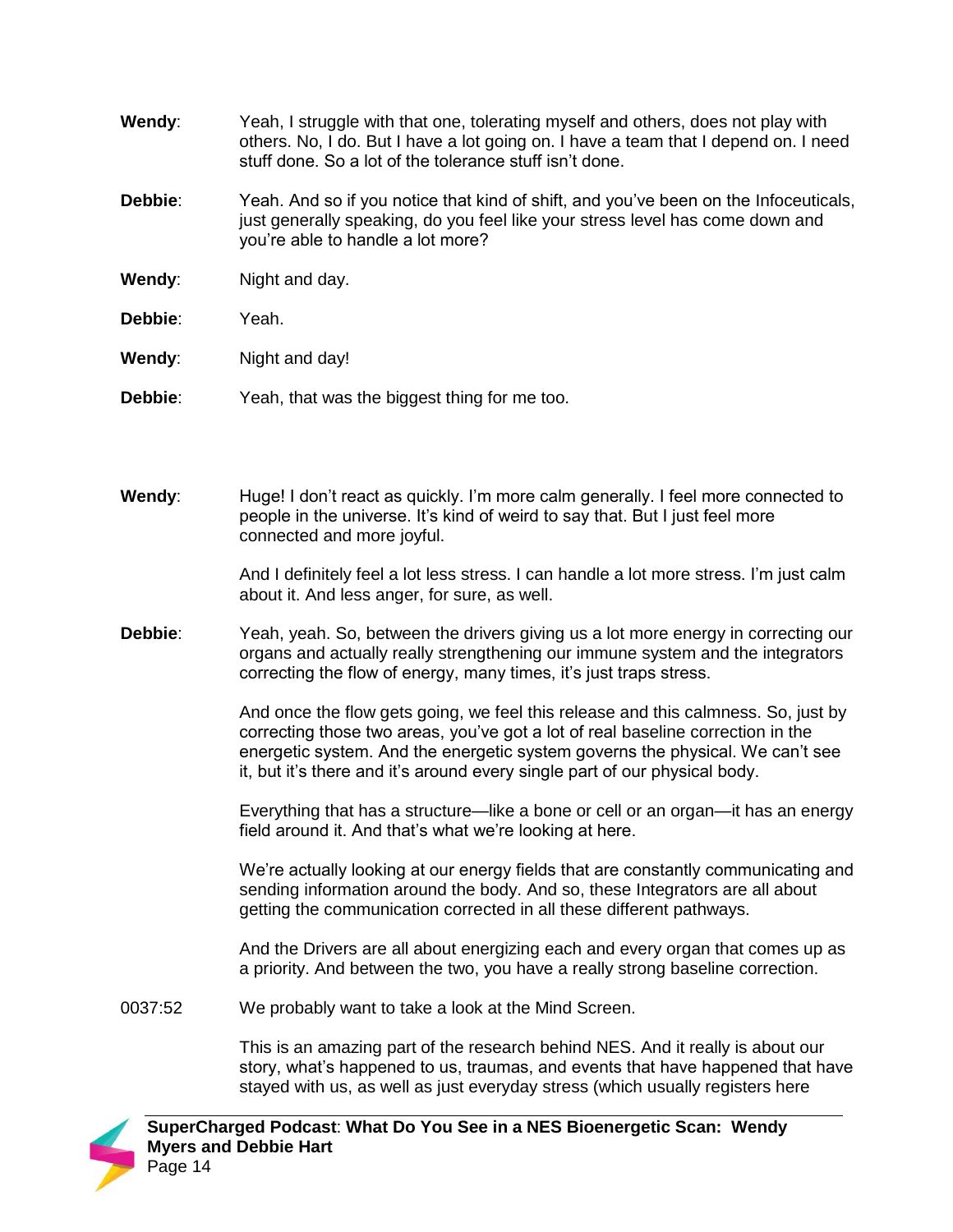under ESR that stands for Emotional Stress Release which is one of everybody's favorites).

So, here we have just the emotions mapped out. And today, for you, we have an area down here called the Brain Holograms. And the Brain Holograms are about trauma and conflict or shock, so to speak, that is actually—something's happened where we've not been able to release it. It gets stuck in one of the areas.

I can show you here that we have four areas in our brain. Basically, our energetic, they will release or hold different shocks and conflicts that we go through in our life.

So for you, in this particular case, Brainstem Hologram as an Infoceutical is coming up, and then we can see different priorities (0 being no priority, and 4 being high priority) in specific areas that are related to that area in the brain.

So, the brainstem hologram is all about early childhood or early life trauma and shock. And what you're showing here again is interesting.

So all of these priorities that are coming up, this is the esophagus. And it talks about something that maybe we choke on. We just couldn't take it in at all.

Something happened to us at some point that was just so traumatic that we couldn't take it in. And so maybe—and you know NES goes seven generations back .

We all come in with a lot of things. And these are actually in our subconscious, so we may not be fully aware of things. But energetically, these scans, as you said, Wendy, they're always amazingly accurate. And what's beautiful is that when we use the miHealth over that area, as well as the Infoceutical, we will immediately start releasing the energy that's trapped there and some of these stress.

**Wendy**: What I love about NES is that you address emotional traumas that we know from all kinds of research outside of NES that these things cause physical health issues.

> And how are you going to address that with conventional or even functional medicine—you don't. And this is incredibly important.

The problem is we're not conscious of a lot of emotional traumas that we have or that are acting on us that are driving our behavior and our emotions and our compulsions. And when you start on a NES Health Program, you typically find yourself dreaming really vividly.

You just start unconsciously filtering all these emotional garbage. You're like releasing it. And a lot of people would say, "Oh, I didn't really feel anything in the first month." But a lot of people, there is very subtle things going on. You start having like these very vivid dreams and other little things that are subtle, but they're there that are incredibly important that you begin releasing.

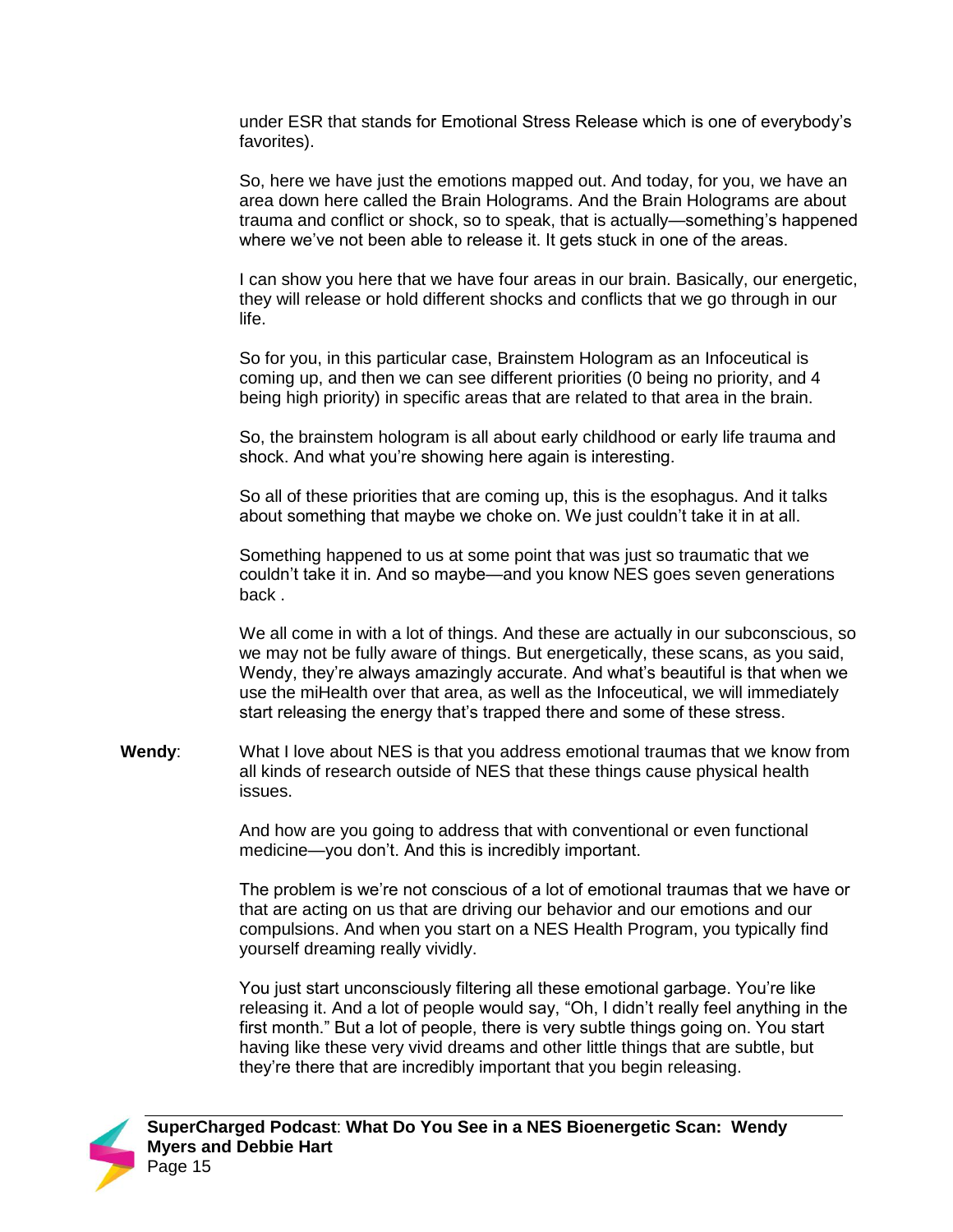**Debbie**: Absolutely! And you mentioned the feeling of isolation. And we saw your kidneys come up. And what's interesting here is that it looks like that the kidney itself, one of the reasons it's such a high priority is that there's maybe some trapped emotions that are some trapped stressed there.

> And the kidneys are about emotionally and energetically isolation abandonment. And so, being able to release that is imperative. If it doesn't get released, then we can actually physically start getting things happening at the physical level.

**Wendy**: Yeah. And that's one of the reasons I wanted to do NES. It was to actually detox my ex-husband which I know a lot of people can identify with because I was in a very bad marriage, I was very isolated, and I felt very alone even though I was with somebody. It probably has affected my kidneys.

> And then, maybe like the last six months, I decided not to date, and just focus on my work, focus on my daughter. And there's a certain amount of isolation and not really connecting with other people that has been kind of the theme over the last six months. And now I feel like I'm ready to change and start dating again.

- **Debbie**: Well, it really is a difference. I mean, you work with people all day long. I work with people all day long. But it's different. It's different than your personal life and your relationships and really wanting to be connected again that way.
- **Wendy**: Yeah, absolutely. It is very different. It's important to be balanced and have a social life. And for me, I really feel like NES has helped me move through a lot of emotional stuff to where I can feel more open and ready to let another significant other.
- **Debbie:** Right! So, what's amazing is we saw we can work with the miHealth (because it's showing right here that we can just simply run that program over the kidneys), we can work with the Brainstem Hologram Infoceutical. We can also work with the kidney Infoceutical.

So, your whole scan is showing all the support that you can give your kidneys. So, basically, your immune system—you know, your liver, especially in regard to like microbes possibly with the fungal rash—and just the whole emotional area, I think is going to be just completely supported.

So you should have your energy coming up. You should have your immune system strengthened. Brainstem is deadly going to increase with the kidney. And then, any of these past stresses, you should really start feeling—like you said, a lot of times, you dream really deeply. You really start feeling a release there and just a freeing of sometimes trapped energy that we're really not aware of.

And all of a sudden, we're like, "Wow! What shifted? I had this crazy dream last night, and I feel so much better today." So it really will release and come out.

Sometimes, you're actually conscious of it based on our dreams. And we can get really irritated for a day or two. I mean, definitely, this is a really powerful screen. These are powerful Infoceuticals. And sometimes, in the middle of a release, we

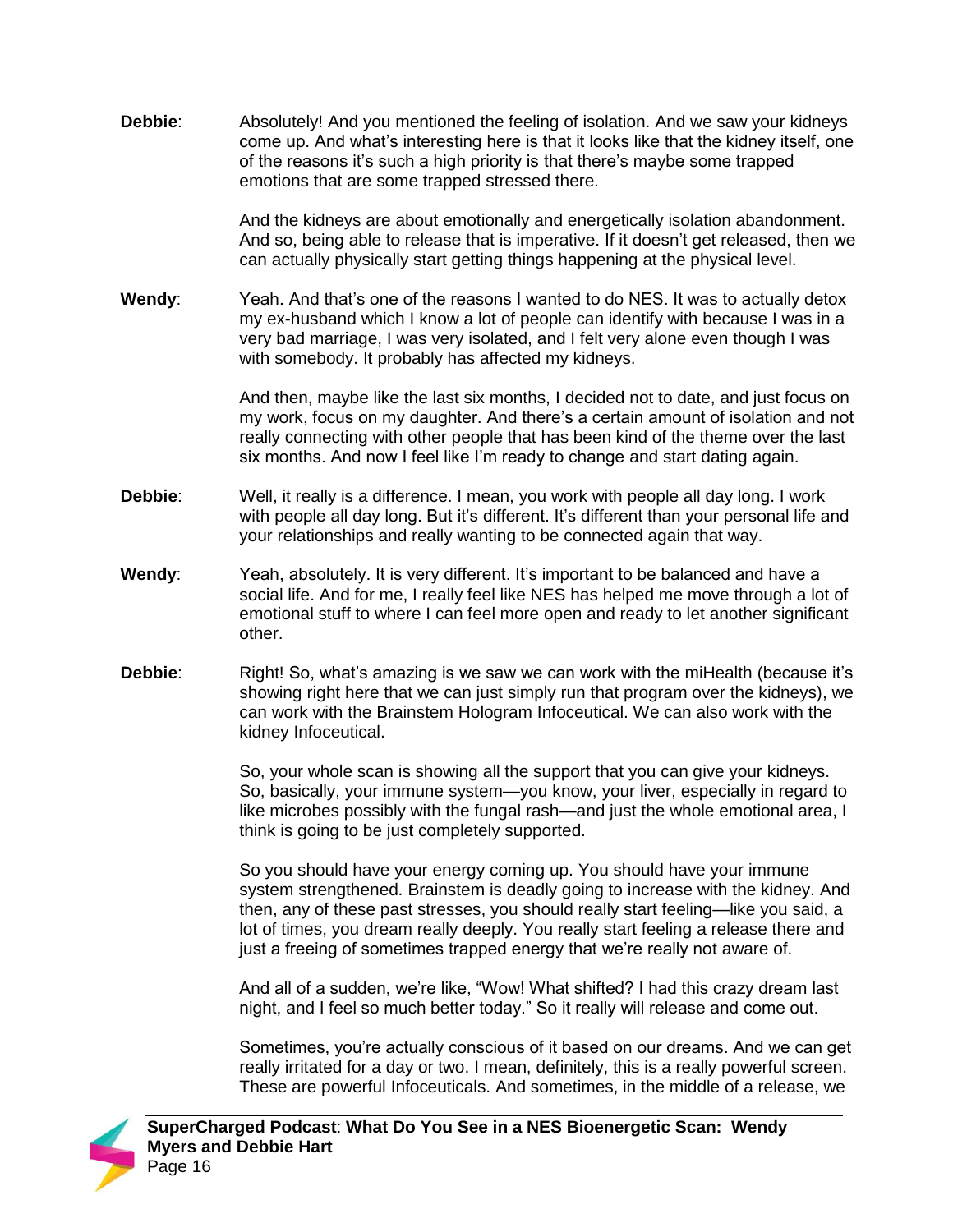might feel a little agitated for a day or two. And then, like day three or so, or day two, we might feel this amazing shift. I don't know if you've gone through any of that with NES.

- **Wendy**: No, I haven't had any of that at all.
- **Debbie**: Yeah. It's a really positive thing. We want things to move. We don't want things to stay stuck.

But as they move at the physical and the emotional level, we're going to feel some shifts and changes in our body and in our mental and emotional state as things are balancing.

So, the good news is that, at the end of it, you can clearly see generally. When you run, we've got a report section down here. But you can actually really see the energetic shift that's taking place and hear the stories that are along with that.

**Wendy**: And you really want that. I mean, part of the reason people do a bioenergetic program is to facilitate change physically and emotionally in their body.

> And I know some people hearing this might be, "I don't want to bring up the past" or they're worried about having more anxiety or more depression or they might have abuse in their past, but anyone who's done a lot of talk therapy (like myself), it's really slow. It's helpful, but I feel like this type of bioenergetic release is incredibly powerful and not something really to be concerned about, but to be welcomed. We want to release this stuff.

And like you said, we're not conscious of a lot of the ways that these past traumas drive our behavior today. It's like therapy without all that annoying talk therapy.

- **Debbie**: 00:46:41 Yeah, yes. Do you want me to go through the transformation and get into any of the other areas at all?
- **Wendy**: Maybe just for two seconds just so people can see what's in there.
- **Debbie**: kay. This is a really amazing screen. For those of you who are familiar with the energy centers that go from the root chakra—chakra meaning "wheel of energy"—to the crown chakra.

And these are actually amazing in that— And you don't have any that are really high priority. But for example here, we have honesty. These centers actually relate to physical systems in the body.

And what's amazing is to look at your scan, like we just did, and then come in here and look and see what chakra is related to the physical system. So, we saw your circulatory system.

The throat chakra is actually related to the circulatory system, the health of the circulatory system. We saw your endocrine system coming up. Remember when

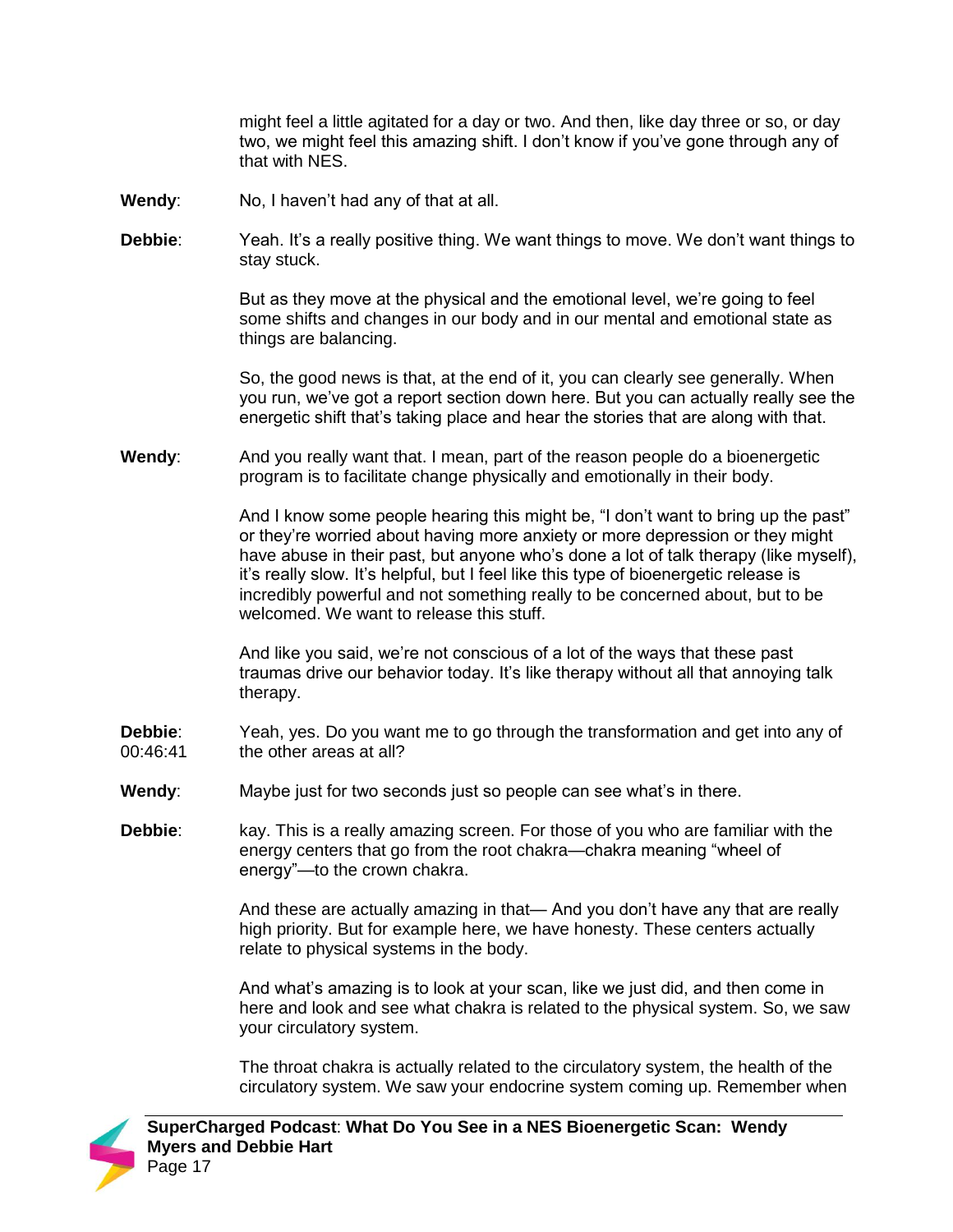we saw the pathway for the EI 10, the heart protector pathway? It's related to the endocrine glands.

And then the triple heater meridian and circulation is also related. So the triple heater meridian is related to the thyroid and energy metabolism.

But all of these that we may be struggling with actually are processed by these chakras or energy centers. So simply speaking, we can actually take the miHealth, and we can simply run it over the throat center with the Honesty program.

And we actually are going to put corrective energy into that area to further support these systems that we're already addressing with the Infoceuticals.

- **Wendy:** I know on the miHealth, I do the Transformation setting quite a lot where you balance all the chakras with that setting.
- **Debbie**: Yeah, that one that Wendy is talking about, it actually has all seven chakras in it. And you can actually run it. It's a 27-minute cycle. And it actually run through all the chakras for a full chakra balancing.
- **Wendy**: I do it when I'm feeling lazy, and I don't feel like doing all my EI points just so I can do something.
- **Debbie**: Yeah. I mean you can simply lay down and put it in your solar plexus and let it run. It's a very powerful way to support, an easy way to support, the rest of the scan.
- 00:49:03 Did you want me to touch at all on the nutrition/environment and just generally talk about those at all?
- **Wendy:** Yeah, for sure! Let's look at the nutrition screen. I want people to know everything that they would see on a scan.
- **Debbie:** Sure! So, the nutrition/environment screen, these screens do not show whether you're functionally high or low in anything.

They actually show how your body, at the energetic level, is metabolizing. So, you may be getting plenty of vitamin B3 for example here or plenty of vitamin B5, but your body's not metabolizing.

And what you'll see is when you're taking Infoceuticals that are recommended based on your highest priorities, just by the nature of those priorities— For example, she had EI 3 come up, the small intestine. Once you correct the small intestine pathway, many of the nutrients are going to automatically start absorbing and metabolizing correctly.

So, what we look for here is just information, like what's showing overall. We can correlate to the other priorities in the scan. The one that stands out for me is your small intestine once we correct that.

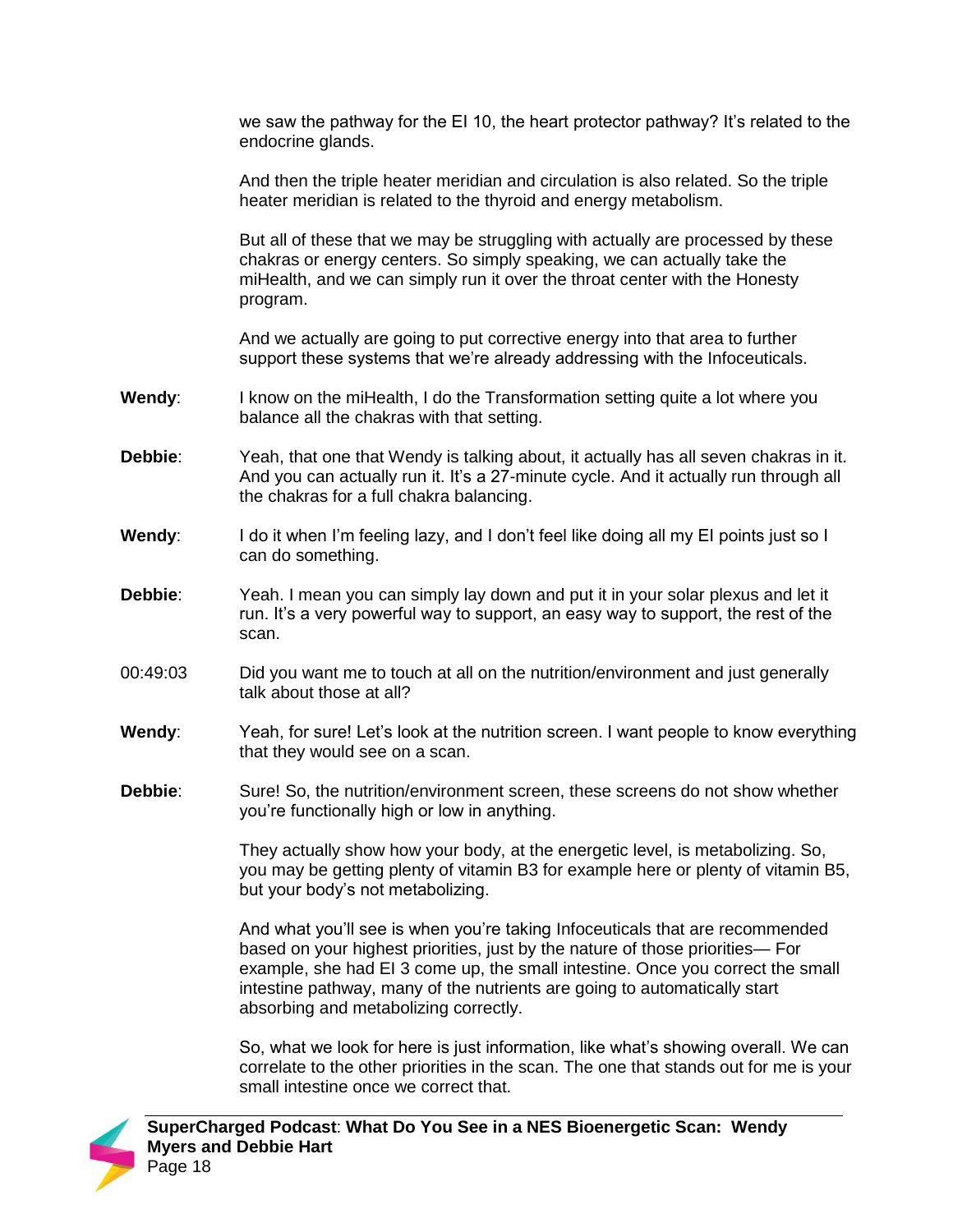And it actually shows here as one of the three areas that are going to support, really correcting absorption.

So when you go back in that EI screen, if you were to take this, it would help this whole entire screen because it would help your small intestine absorb everything.

But we can dive into these on individual scans. And if they don't clear, and they don't start shifting in their priority, and they hang in there, we actually have ways to go in.

And specifically in the Help Files, it will specifically talk about Infoceuticals that will help with the metabolism and the absorption of these nutrients.

- **Wendy**: And that's one of the main reasons I like to use NES Health with my clients, is because a lot of people have compromised ability to absorb nutrients. And that's why they take all these expensive supplements and may not get better—and even do that for years—because so many of us have compromised guts and intestinal lining and ability to absorb nutrients. And this is such an amazing way to restore gut health and function which is one of the seats of our poor health today, because our guts are not absorbing nutrients.
- **Debbie:** Right! And you were mentioning metabolism too.

And this is just at the energetic level. It's rating your carbohydrate and your glucose metabolism at a high priority (red being very high, and orange being high).

So, you were talking how much you would love to have some metabolic support. And simply by taking the small intestine integrator, you're going to have a nice correction on your absorption. Because you're absorbing, your metabolism is going to improve.

And then we can always go a little deeper with the system and we can always look in the future if you don't start making that shift on specific Infoceuticals that may come up later.

So, every time you do a scan, it kind of goes a little deeper. It's like peeling back an onion. And so we make the corrections based on the scan. And then we take a look and we see how you're doing, and how you're feeling, if you're making some nice progress. Then we go a little deeper the next scan. It's going to go in.

And it's going to further support all those priorities such as your metabolism. So, the metabolism is one of the base systems for—everything energetically has a metabolism. And generally, when we first scan, the first couple of scans, we don't get into what we call "the stars."

But these areas that we get into later are very specific to metabolic areas of the body. And so, we always have a door we can open. We always have a place we

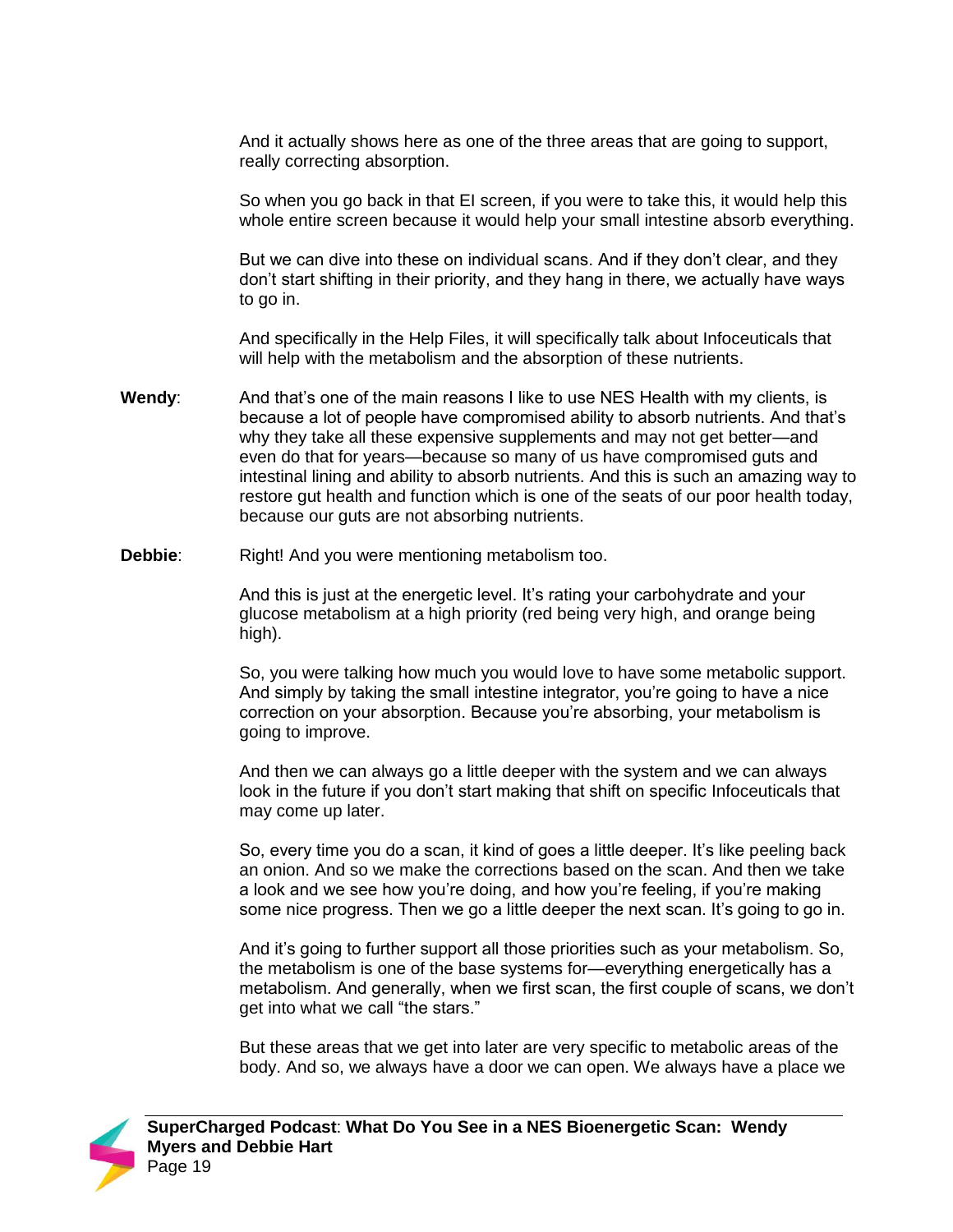can go to go deeper and to further support. For example, here, the metabolic system, and here, we have the whole immune system coming up.

But when we first scan, we really have to honor the sequence of healing of the body. And the body heals at the—we haven't gone to the screen yet, but this is just all about how much energy you have basically.

We went into the organs which is the energetic correction and how much energy and charge each of the organs have. And we went into the pathways, the flow of energy.

And we went into the mind which is the mental emotional support. But we do have more areas we can go into later. And they are specifically deep areas inside the immune system and working on correcting entire metabolic areas in the in the body field.

So, just working in these three levels that we just looked at, you can make amazing correction in the deeper layers. There's this huge cascade effect that happens.

**Wendy**: Yes. So let's go over this screen here.

00:54:04

- **Debbie**: Yeah.
- **Wendy**: So what does this do?
- **Debbie:** This is all about how much energy you have.

And these are, at the very top (you know, if you were to think of the body field as a pyramid), these are at the very top of the body field.

The next layer down in the field is the drivers which we went into with the organs and the Integrators. So, this screen is all about how much energy we have, whether our charge, whether our electrostatic charge is actually correct.

We are electrical beings. We have to be kind of negatively charged for our body to be really healthy. So, for example, here, the big field aligner, this is the overall relationship of our energetic system to the earth's axis. This is our relationship to earth, how grounded are we. Are we in line with the earth? So, the earth has different axes. This is called the "big field."

And this Infoceutical works on helping our body realign with the earth's fields. So the energetic level is really important. It's kind of like our GPS system. We really have to be in line with the earth. And the earth has different axes. And there's also a grounding reading for how grounded you are.

And so you're showing to be a little bit of support needed in what we call the magnetic area of the big field. It's related to the blood. It's related to the immune system and hot & cold regions in your body (like you may be experiencing some

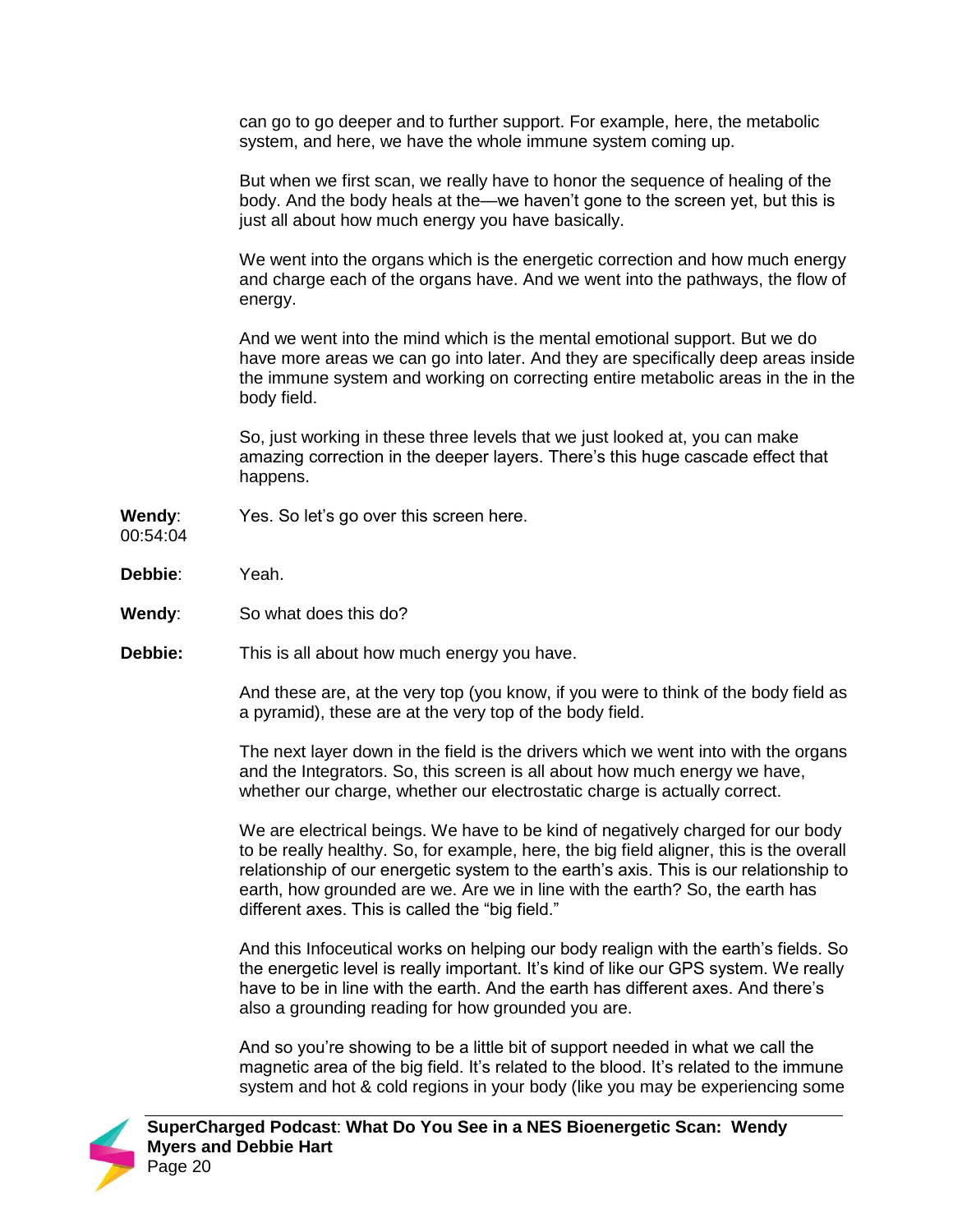hot areas randomly or some cold areas randomly). And that is very related to the blood in the immune system.

So, at the very highest level, if the big field comes up, it's one of the most important suitable Infoceuticals to focus on. And here, we have the vertical axis, another part of the earth's axes. And it's linked very, very closely to the nervous system and sleep patterns. And you said you have been waking up at about three in the morning on a regular basis

- **Wendy:** Yeah, yeah.
- **Debbie:** So, what you would expect with taking the big field (along with some of the other Infoceuticals) is real strong support for the nervous system because it's kind of the core of everything.

And so correcting that could actually help you shift out of that Circadian rhythm. But the biggest thing that we see with your Circadian rhythm is the night. So we have the big field that we just looked at, our relationship to the earth. We have the polarity which is our charge. Are we positively-charged or are we negativelycharged?

- **Wendy:** Yeah, my Big Field Aligner and Polarity were the last Infoceuticals I just finished. Those came up red on my last scan. And you'll see, they've cleared very quickly.
- **Debbie:** Yeah, there's obviously a lot of shift there. If they used to come up as a red, now they're only yellow and green now. And if we want our body to heal in general, many times, we think, "Oh, we have a heart issue" or "we have a stomach problem" or "we have a knee problem.

We need to go right to it and fix it." With NES, what we need to do is honor the body's sequence of healing. And the body actually needs to have these two areas corrected before anything else can really make a big shift.

So, it's kind of like the foundational energetic correction. And Polarity is stress, air travel, fast-speed travel at all, non-native radiation (like a lot of cell phones, computers, all the stuff we're exposed to), all of that can affect our polarity.

**Wendy:** Yeah. And I try to explain it to clients. As cave men, we walked on the ground, we slept on the ground. And over millions of years, our bodies developed this electromagnetism in our cells that matches the earth. And we have to restore that.

> And there are so many things that interfere with that like the electromagnetic fields, the EMF's from cellphones and cell phone towers and microwaves and our computers. All of these various things interfere in our body's magnetism and really throw off our health. And so you have to correct that. But also tend to EMF pollution in your environment which is a big theme for me right now

**Debbie:** Yeah, the EMF is such an invisible toxin. And it's so insidious in so many things. So many of us have sleep issues, or nervous system issues, lack of focus. Just

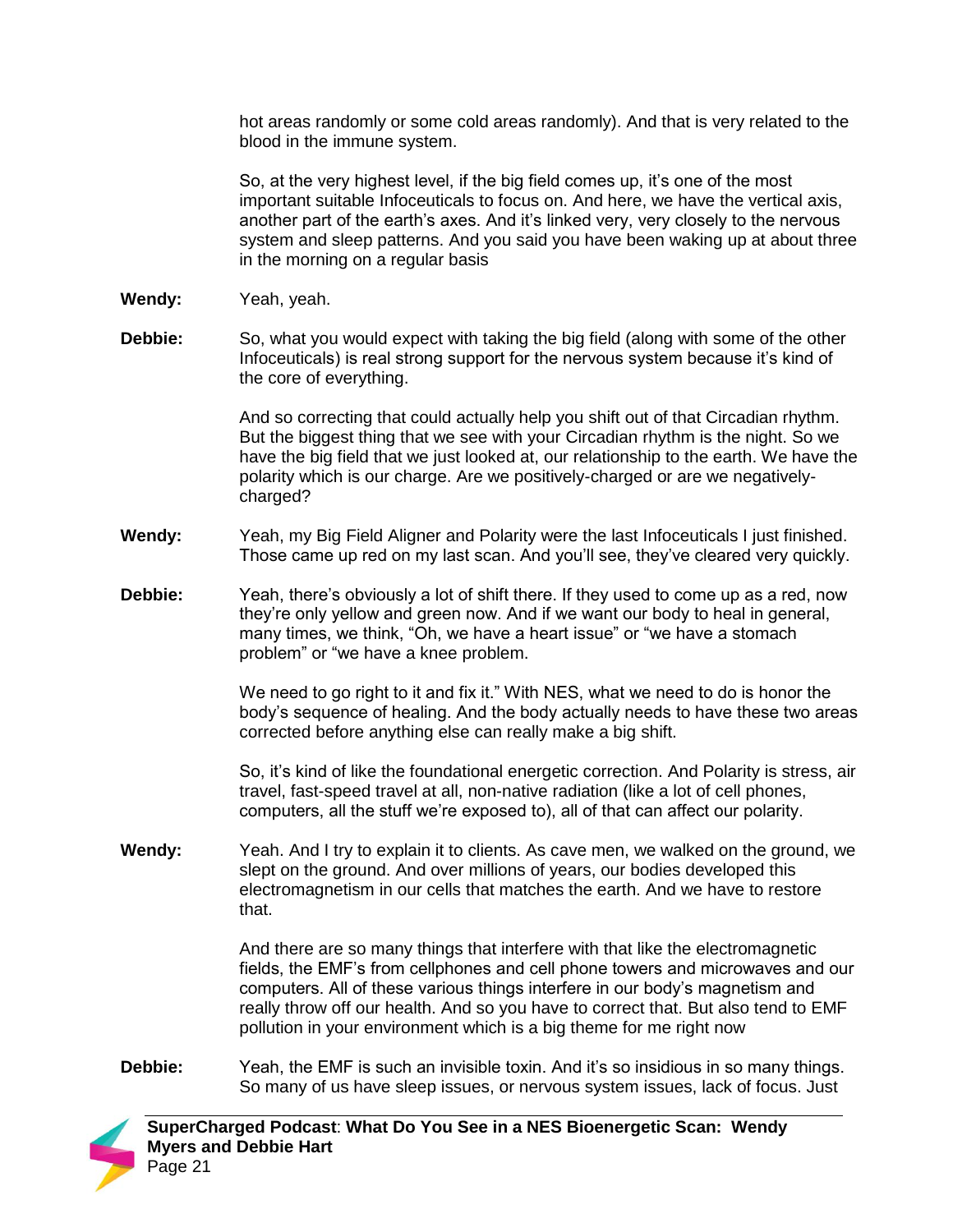basically, we feel like we're in a fog. And so much of that can come from electromagnetic frequency.

00:58:41

And let me just jump out for a second. We haven't gone into the environment screen yet. And today, we're really not showing a high priority on electromagnetic frequencies. But this just shows us, if there's things in our environment that are basically taxing us and that we need to pay attention to.

So, we're also looking here at two components that are actually relatively new in the last year and a half. They are the day and the night readings which are very related to Circadian rhythms.

So in regard to waking up at three in the morning (which a lot of us have different times that we'll always wake up), that's definitely related to our Circadian rhythm. And you're showing night. So that would really correlate to what you're telling me about waking up at three in the morning on a regular basis.

This Infoceutical, both of these actually, are amazing in terms of correcting our ability to have really good energy during the day, and our ability to generate energy at night for restoring and repairing our body.

So, what this is basically saying is that your body is not able to generate energy very well at night. Of course, NES is all about energy.

So, your day looks like you're doing really good in terms of priority level. It doesn't mean it's bad. It's just not a priority today. And this is about the body's ability to generate energy from the sun. And it matches to the sympathetic nervous systems. So if we're always in that go-mode, and we're always in sympathetic, and our bodies aren't able to kind of relax and my lie down and go into parasympathetic, it's going to show up in night.

So night is the parasympathetic. It's an amazing Infoceutical. You take it in the evening. You can take very high doses of it. It's extremely supportive also for the big field.

So if we're having issues in our field with just generally the relationship to the earth or the charge that we have, the night will support the correction of those, as well as just getting deep into our cells and allowing her body to generate the energy it needs while we're sleeping. It actually generates infrared light from our fat cells.

So at night, we actually generate energy from our fat cells and turn it into infrared light. And this Infoceutical helps correct that.

- **Wendy:** That's why I like the Night Infoceutical because it helps your body burn fat for energy… like it should be.
- **Debbie:** Yeah. And you had mentioned to me about your EMF exposure and how you really want to try to get some more EMF protection for your bed. And this does

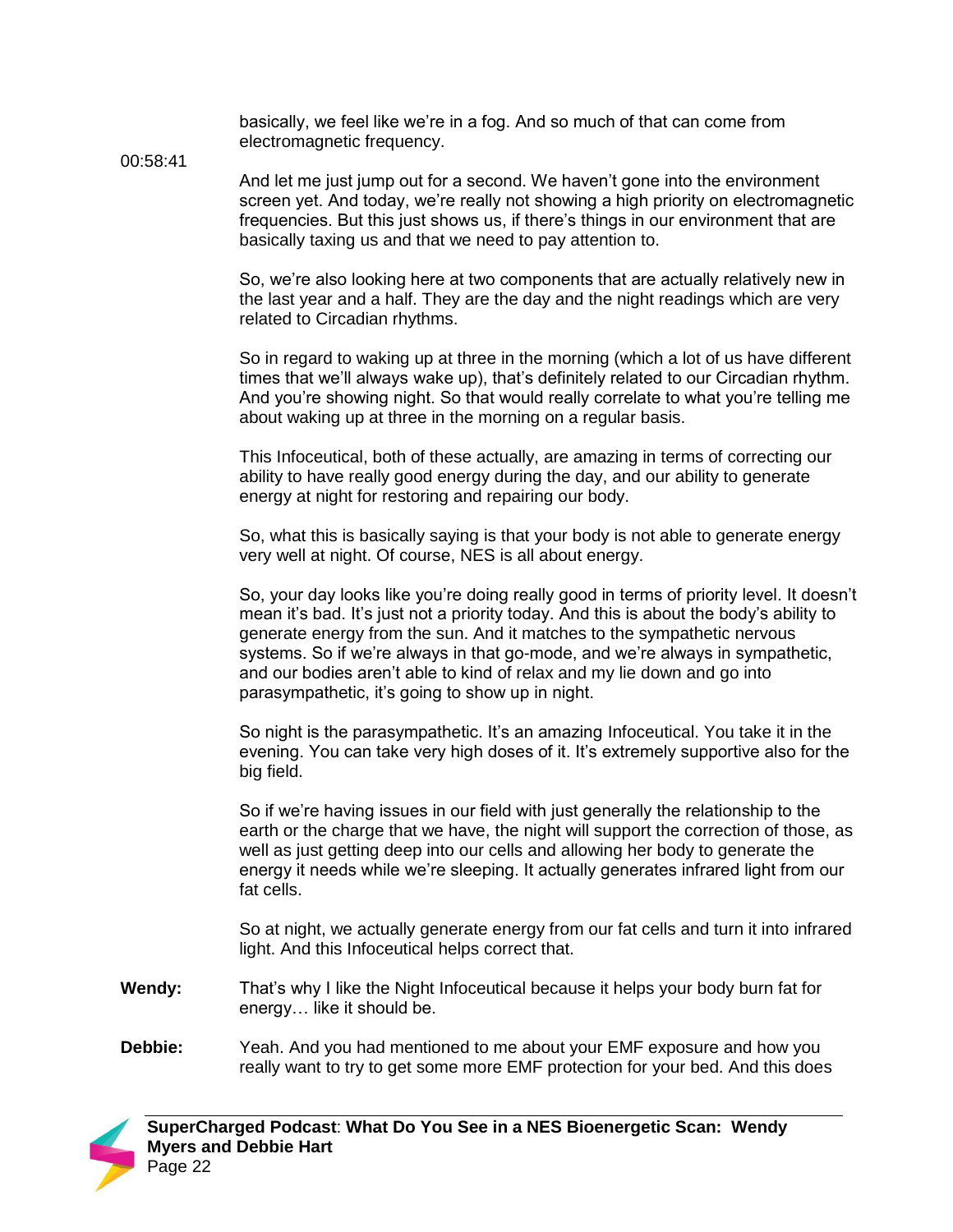actually—you know, electrical magnetic radiation actually really affects this field. So that could really be helpful for you, to just find that EMF support.

**Wendy:** Yeah. NES gave me a lot of awareness about EMF's because you can see in the scan. We have covered that screen yet, the environment screen, but we can see what EMF's or electromagnetic fields that our bodies are sensitive to.

> And for me, I had a huge tremendous change in my sleep and my energy levels when I moved from Malibu near the beach and was really not exposed to very much EMF at all and I was very grounded (I was walking on the beach every day), and then moved to Central Los Angeles where it's EMF hell on earth and you're just constantly bombarded. I mean, there are 400 cellphone towers within a 5-mile radius. I mean, I checked on this website you can check on. And so, with little understanding or unbeknownst to myself, I just was being bombarded with EMF.

> And within about six months, I was waking up completely exhausted going, "What is wrong? Why do I feel this way when I'm supposedly this really healthy person?" It was frustrating to me. And NES helped me realize it was the EMF's. So now, I'm going the much more EMF-protection mode where I'm getting a sleep canopy—it's like a mosquito net with copper and silver threads in it—to completely shield my body from EMF while I sleep.

- **Debbie:** Oh that's amazing.
- **Wendy:** Yeah
- **Debbie:** That's amazing. And what's amazing here too is that we talked about your kidney.

There's a lot of detail in this Help File, but it matches to the kidney. And it matches to the pineal gland and the melatonin and the DHEA. So, all of that will be corrected when you take this Infoceutical.

A lot of people are taking melatonin. And they have DHEA problems. So that will really correct that. It just talks about all of the EMF and how that can really—but it goes into very great detail here in terms of people that have like metabolic issues—diabetes type 2 (which is on the rise), high blood pressure.

This Infoceutical really matches to those at a physical and will really help support the correction of those. So, some of the things that you've mentioned, you want your metabolism support. I'm sure you don't have high blood pressure. But it's just really good to see all the complexity in all the different areas that this Infoceutical corrects.

So, basically, you should wake up feeling much more restored. You should probably not continue to wake up at three o'clock in the morning after you've taken a good bit of this. You should feel a real shift in your sleep, in your energy when you get up, and also your metabolism.

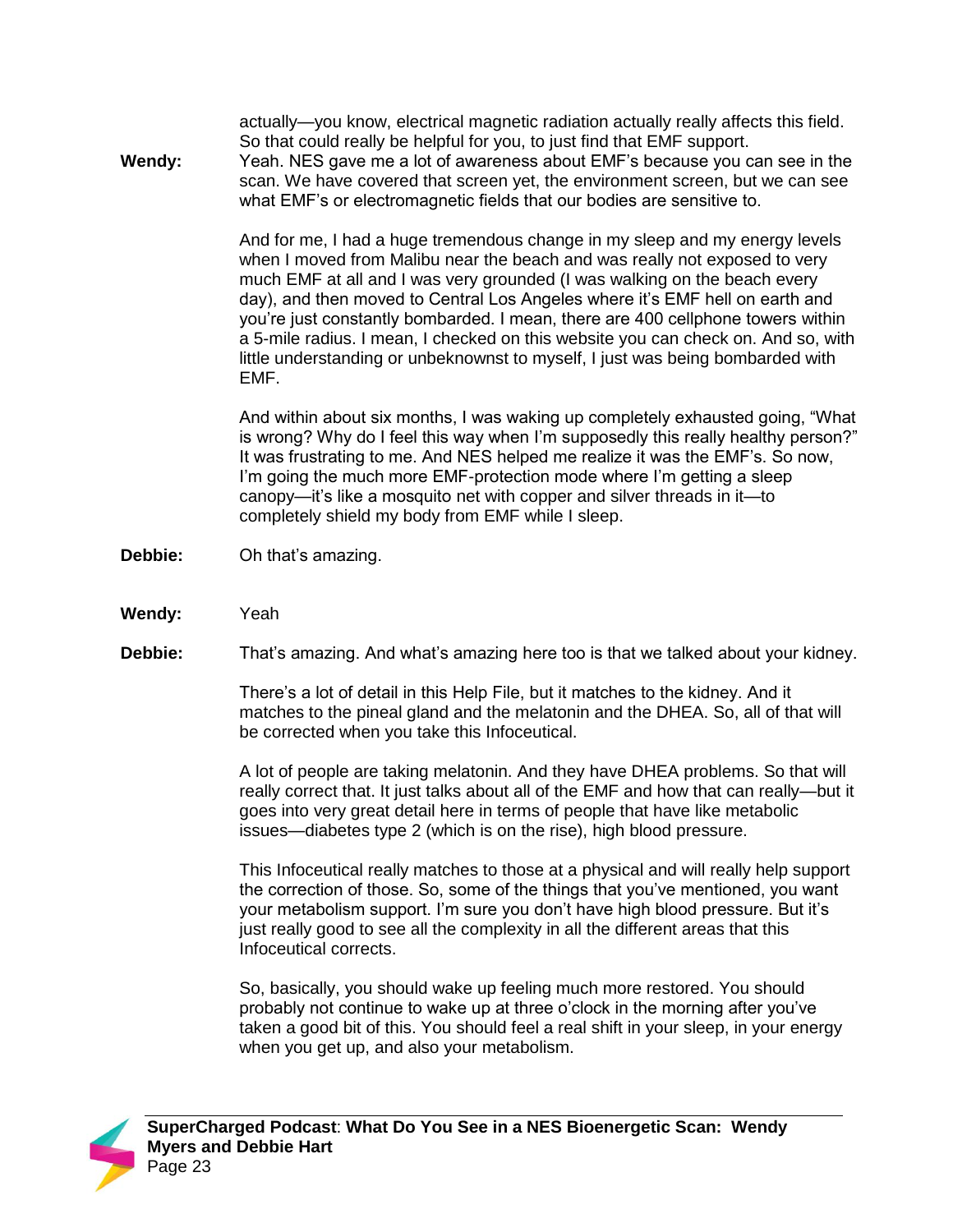So, when you get your energy up, your metabolism starts going up and starts functioning much better.

And this screen is all about that, getting your energy up. Your body can't do much at the energetic level without enough energy.

So sometimes, when you first start with NES, it's all about getting your energy up, it's all about correcting your organs (which we saw the energy behind your organs strengthening the immune system), getting information flowing (which we saw in the integrators), and then resolving and releasing a lot of stress and emotional trauma and conflict that we've all experienced in our lives.

We correct all of that, which is the baseline corrections, and we can make some amazing shifts

- **Wendy:** Let's look at the environment screen.
- **Debbie:** Yeah, the environments screen.
- **Wendy:** Let's see what's in there.
- **Debbie:** So, this is an actual Infoceutical, EMF. We have a line of Infoceuticals called Feel Good's. EMF is one of those. And this has a broad range correction on electromagnetic frequency.

So many times, when people start—you said you've already been working on that with NES—they'll have some high reading, so we can support them not only with the miHealth (which you see the picture there, all of these programs are on the miHealth), but we can also support immediately with the EMF Infoceutical which makes the systemic correction.

And so priority-wise, you're showing priority for something called PCP which is under the insecticide. And this doesn't mean you have PCP in your system. This just means that your body cannot deal with it, that there's a real sensitivity. There's probably a little bit of damage there energetically. And for those people who wonder what that is, it's an insecticide that's used for insect control.

So a lot of us have been exposed to it maybe in different houses we've lived in, rental properties, that kind of thing. And it's interesting too because we can we can start making really detailed connections if we want to. Remember how you had EI 10 come up in your integrator?

**Wendy:** Yes.

**Debbie:** So, by taking EI 10, you should see these priorities in the environment screen starting to change. So, we've got the other high one that you've got here prioritywise, solvent. And this is, again, just the ability of the body field to deal with it. And this is chemically used in printing.

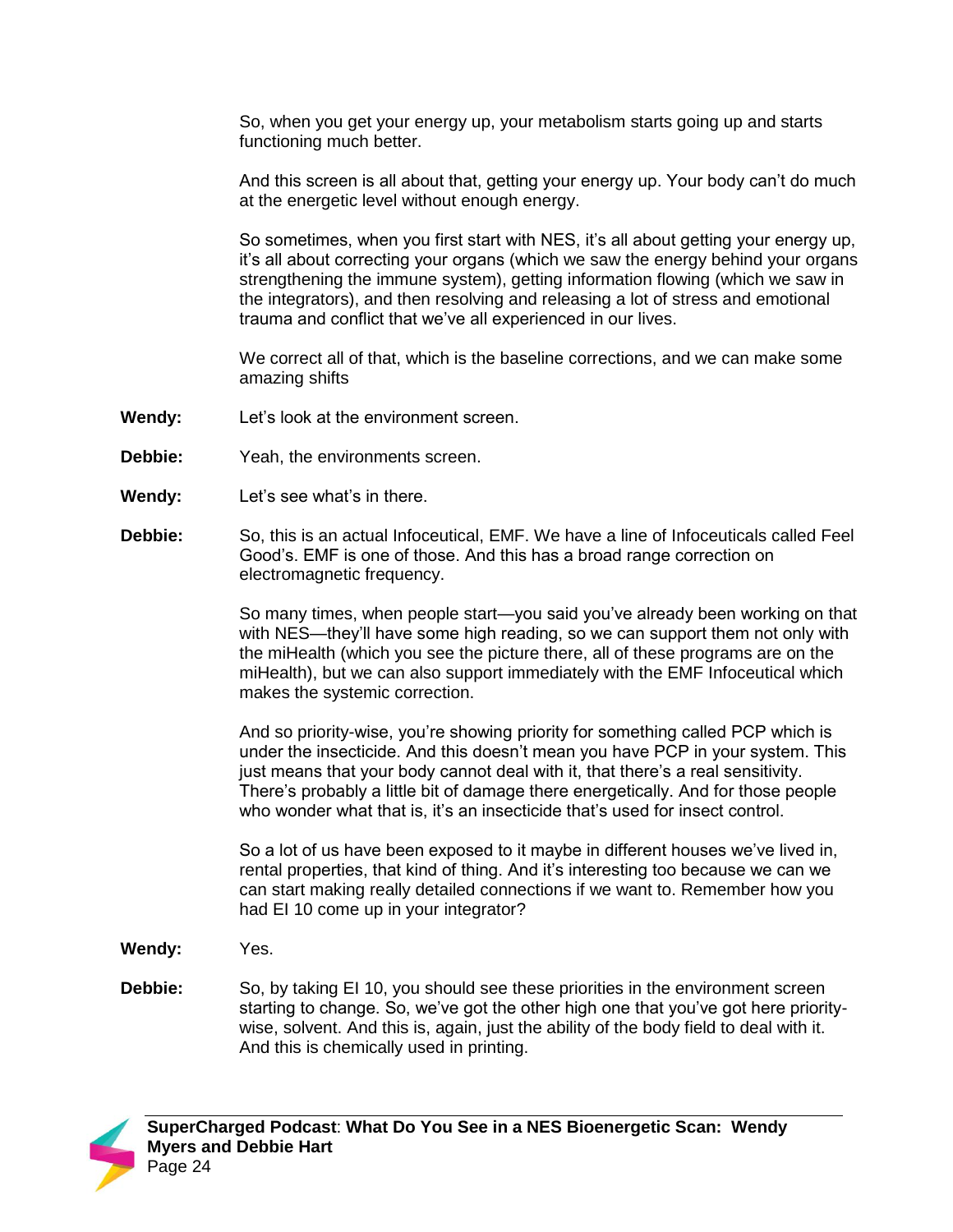So it's in paint. It's found in pain thinners, it's found in fuel. So obviously, we've all been exposed to that. And it has a distorting effect on the energetic system. So, it talks about how it affects the circulation, the stomach and the bowel lining. And we've seen your circulation come up.

So when we correct the circulation, we correct the bowel lining. For example, through EI 3, we're going to correct any damage. So, it may take some time depending on the level. One thing that's important for everybody to know is that these reds, there's no standard. These red's are relative to the person. So, a relatively healthy person might have a lot of red. But even though it's a high priority for them, it may be a very low distortion level.

Someone that's been sick for a very long time, a red for them might be a lot bigger distortion. And it may take a little bit longer. But basically, just remember that it's all just relative to you. So there's nothing ever to be alarmed about, so to speak.

- **Wendy:** 01:08:10 One question I have—and I know a lot of other people have experienced this as well—is when you start a NES Health Program or you're continuing on one, and you don't feel any changes, can we talk a little about that? I know, sadly, there are a number of people that start a NES Health Program, they'll give it like 30 or 60 days, and then they're like, "I don't feel anything," and they just quit. They just don't believe in it. Can you explain why that happens?
- **Debbie:** Well, sometimes, it's perception. Sometimes, it's expectation. If something has been extremely chronic and deep for a long time, it can take some of the things that you're focused on like let's say you want your whole digestive system corrected (you've had extreme digestive problems). The first thing that's going to happen with NES is that your energy is going to come up. And it has to come up far enough in order for the body to have enough strength to heal. You'll find your mental focus is coming in to a much clearer place. You'll find your stamina, your sleep quality, some general energetic shift, your sense of well-being. Most people say they feel immediately up within the first cycle of Infoceutical therapy, that they feel much less stressed. That all has to happen before some of the deeper shifts. So, sometimes it's just a matter of what you're expecting to feel. But if you're on high enough dosages, in the first seven to ten days, if you're actually not experiencing some of the shifts that you'd like to feel, generally speaking, as a practitioner, I will always increase your dose, and we'll continue to increase it until we know kind of what your set point is, what you can handle. And I will treat you much more aggressively. But I always tell people that when they first start, we're going to monitor, we're going to keep increasing the dosages, we're going to be more comprehensive. We might give you six instead of four infoceuticas, whatever it takes to get shift to happen with you. We might actually do more miHealth treatments to give your body more energy.

Each person is very unique. And what they need to initiate shift might be different than the next.

**Wendy:** And one thing that I guess people don't want to do usually is go from the 9 drops a day to 15 or even 28 because it's a lot more expensive. So, a lot of people

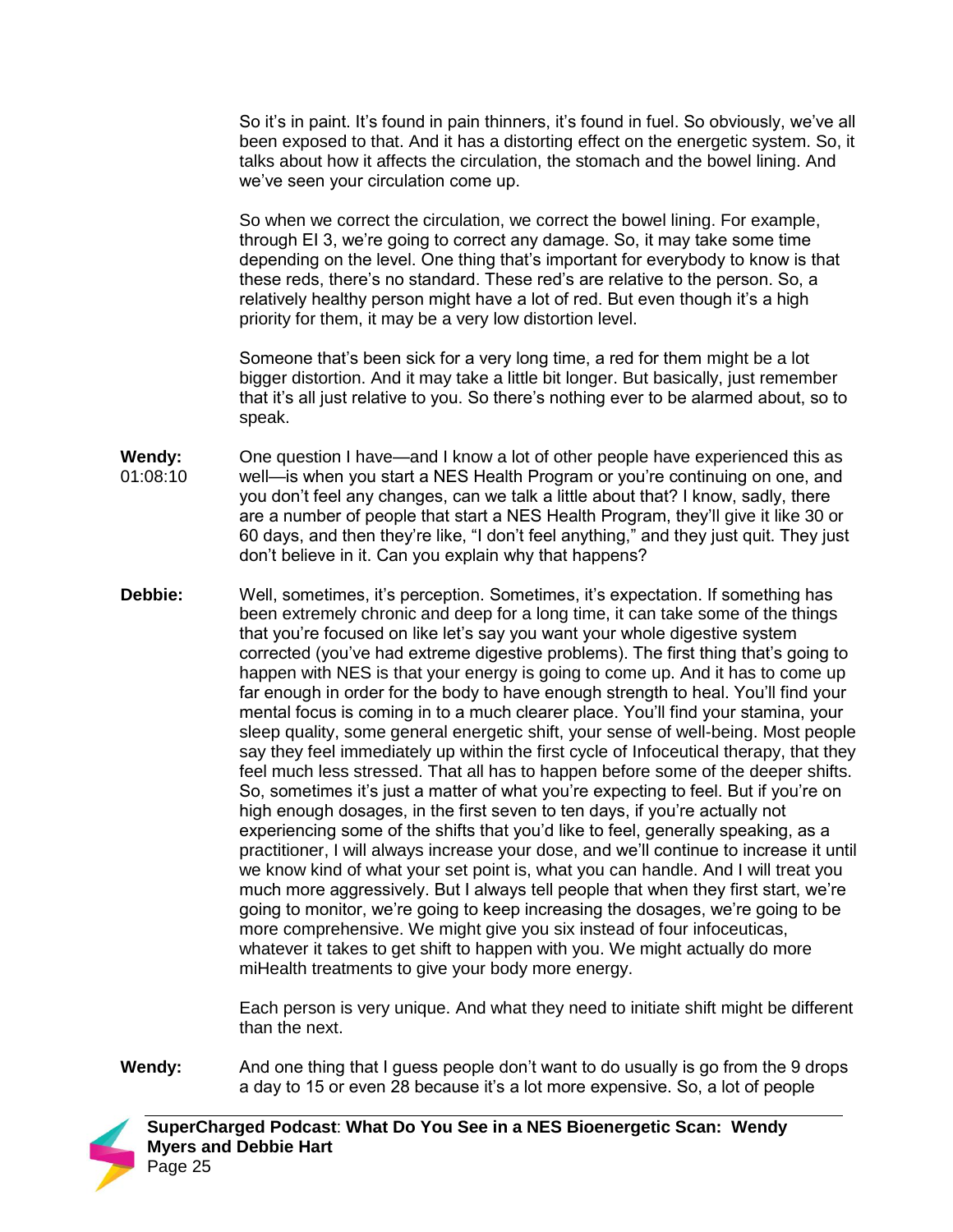complain, "Oh, I didn't feel anything," but at the same time, they don't want to increase the dosage because that's going to cost more money. So, people kind of have to be aware of that. Like myself, I'm just not sensitive. I have to do 28 drops of everything. And even then, I still may not technically feel change. But I know enough about this program. I know there's massive change going on. I just can't feel it going on at the cellular level. So I'm being very, very patient with that. I know I'm going to reach my health goals, and I'm not going to be able to do it any other way.

**Debbie:** And usually, you can look at where you start. Usually, you do just even a basic intake. What your biggest complains are in, pick them on a scale of 1 to 10.

> And sometimes, we're so busy and we're so active in our lives that we forget that we've actually made progress. What we're focused on today is what's going on today. So, a lot of times, I've had people even, for example, come in with really chronic neck pain. Their focus will shift, and I'll track that over the course of three or four cycles, let's say. And they'll say, "Well, this is bothering me now. This is bothering me." I'm going to say, "Well, let's just go back to where you started. How's your neck pain?" "Oh, my God! I don't even have that anymore. I forgot about it."

> So, sometimes, you have to remember where you started. And as the shifts happen, your focus is going to change. And so you always are just going to have to really measure progress—where your energy's at, how your sleep quality is, how your digestive tract is doing, and for most people, how much energy they have, and how much focus they have. And that will definitely shift.

**Wendy:** Yeah, it can be very subtle. And I've talked to clients, they've done their first month on NES, and I ask them, "So, did you feel anything?" and they're like, "You know, I really didn't feel any changes." They didn't listen to me when I told them, "If you don't feel any changes the first seven to ten days, increase your drops." A lot of them forget that.

> So you have to be very wary of remembering that, that you have to increase the dose. And then, I'll start probing a little bit more. "So, did you have more vivid dreams?" They're like, "You know what? I did! I really had a lot more vivid dreams" or they'll be waking up in a little bit better mood, or they won't feel as irritated, or they'll have these very subtle change, or they'll be sleeping a little bit better, and they're not waking up as much at night.

But these are things that can be attributed to other things, things that you don't really notice, but they are in fact attributed to NES. So people have to be very, very aware of their body.

Not a lot of people are very aware of their body or in touch with their body. And they might not notice these subtle changes.

**Debbie:** That is so true! You know, I was working with my mom who's 85 years old. And it was quite an education process for both of us as we moved through her first year and a half on NES.

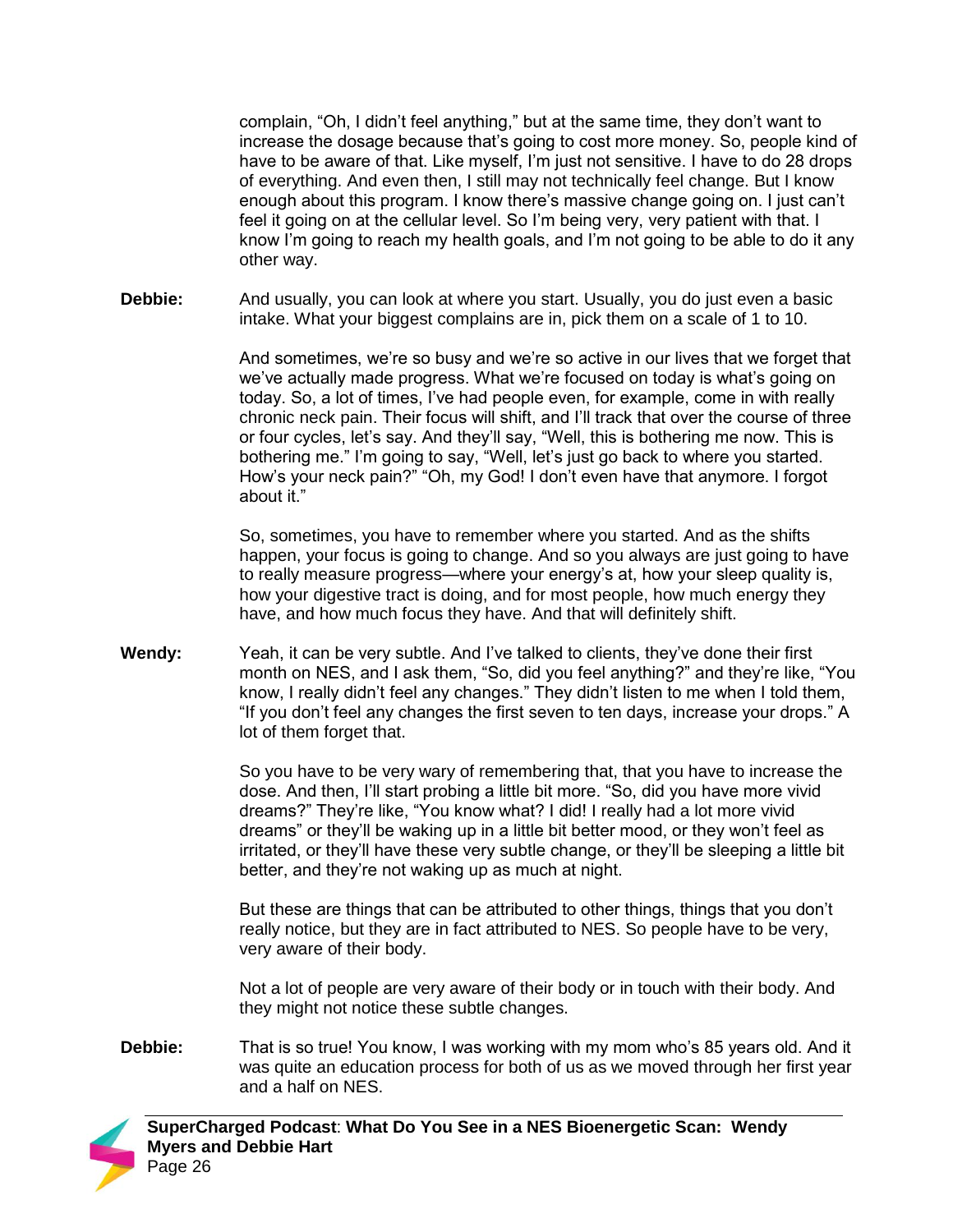She's actually had amazing change over the period of a year and a half. And I would always ask her, "How did this feel? How did your energy…?" "Oh, I hadn't really thought about that. You know, it's better."

"How's your sleep quality? Are you still waking up?" "Well, I'm waking up about two times a night" when she was waking up like four times a night. So, it really is about probing a little deeper and just paying attention to the shifts that are occurring each time.

The probing is always where you get to the place where you recognize that there is a lot of shifts going on. But I can't say enough about increasing dosages. And there's not that many people that need to increase the dosages really high.

I would say an average of 9 or 15 on between three and six Infoceuticals that you could go on at one time will, generally speaking, give you a really nice shift over the course of a couple weeks that you're on those Infoceuticals.

But there are some people that are highly sensitive. And they can't take that much.

And then, there are those people that are already pretty robust. And they're just looking for that edge. They're looking to optimize, to supercharge themselves, so to speak. And sometimes, that does require higher dosages.

**Wendy:** Yeah, and that's me. That's me. I do have a lot of friends or family members I put on NES. They're very healthy people. They'll do it for a couple months and be like, "Nah, I didn't feel anything" and get bored and want to do something else.

> And I strongly caution against that and giving NES a chance because you can't feel your immune system improving so much, you can't feel your body's polarity improving. All these things are imperceptible, but they are occurring.

And I was going to say, my other point was that, if you're a relatively healthy person, you might not feel these dramatic shifts that someone might if they're very, very ill or have multiple health diagnosis.

**Debbie:** Absolutely! There are a lot of detox, many times, that has to happen. And there's a lot of energy that has to be built in the body with a chronic disease.

> But most importantly, it can happen really fast. Many chronic disease, there's some really trapped emotions and trauma that's set in the body, and we really get into the Mind Screen and we work with those Infoceuticals (especially like the Infoceutical called Liberator).

> It's profound how fast because it's draining to the body when you have emotional tape loops, so to speak, that are circulating in the body. It's very draining. And when we release that drain from those emotions, the energy starts coming up. And it's when the energy comes up that the body can start healing.

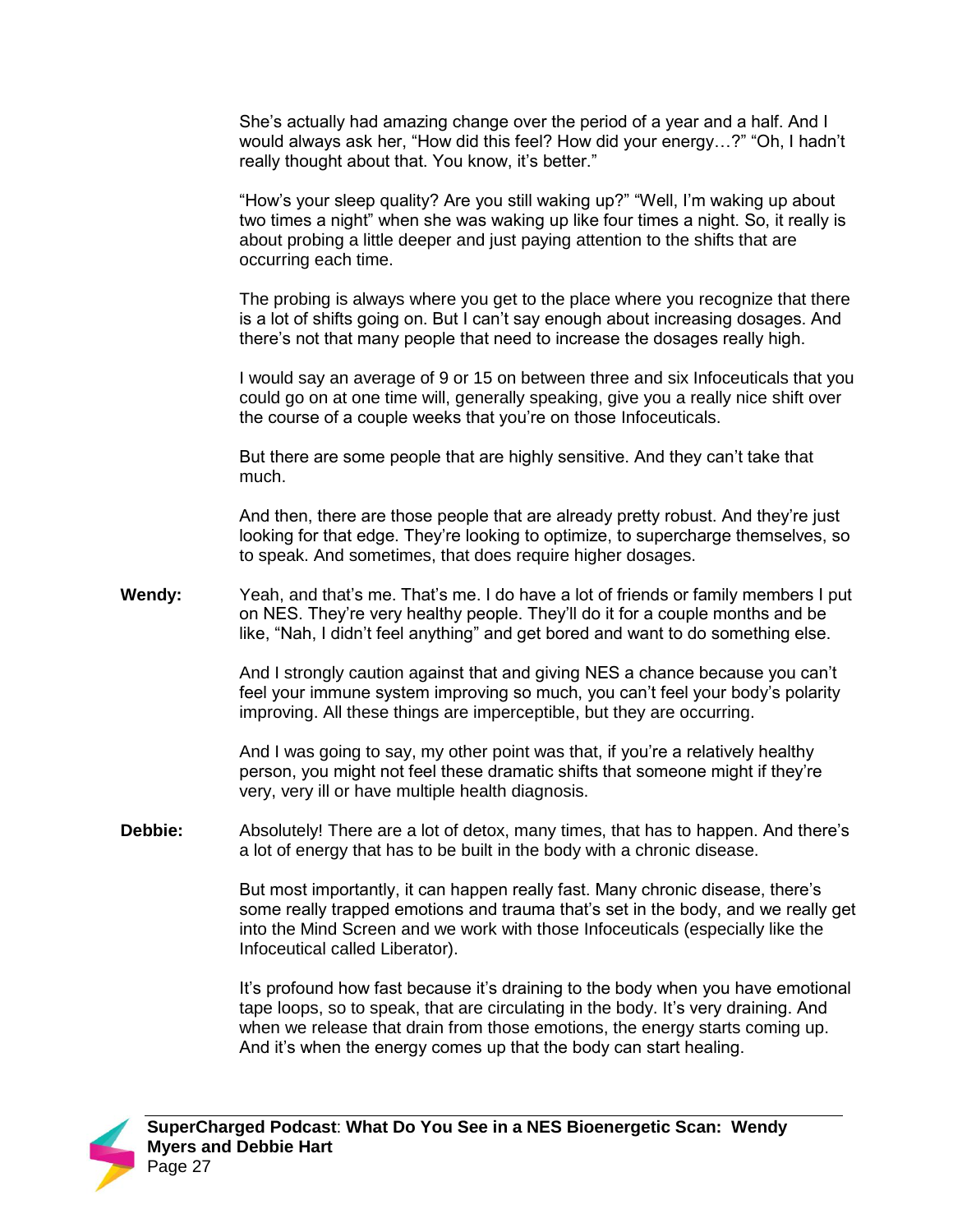All we're doing with NES is actually activating the body's own innate healing mechanisms.

The Infoceuticals are not doing the healing. They're correcting the body's energy system, so it can actually heal.

**Wendy:** So, let's talk about when some somebody is on NES like myself. I had really great changes within 30 to 60 days—really happy—and then, I continued on month three, four and five, and I didn't feel a lot of changes.

> I didn't feel a lot of improvements. But I keep going because I know that there's all kinds of stuff going on that I can't really perceive. And I do feel my emotions, my emotional life, improving more and more and more. My brain function is improving more and more and more as the months pass. But it's very, very subtle.

Can you talk a little about maybe when someone is getting discouraged or maybe haven't felt any changes in a month or two on their NES program?

**Debbie:** Yes. I think that it's really just about looking at any areas that are still showing on the scan that are really high in the field. Remember that pyramid we talked about? Like day and night, we were in there, for example.

> Sometimes, feeling really low is actually not an emotional thing; it's an energetic thing. Low energy can be perceived as low mood. So much is about getting enough energy into the system when you first start. And so, sometimes, we just have to look and see at the scan, at other elements that could be supported, that's high in the field, all of the organs, anything in the screen, the day, the night, the polarity, the big field. Drinking a lot of water, the body is not able to generate energy.

We're just like batteries. We're not able to generate energy unless we're hydrated. So just with the NES therapy, really focusing on good sleep hygiene, and really drinking a lot of water, because you're trying to give your body what it needs to make shifts that you're wanting.

And the Infoceuticals are profound at that. But without sleep, without enough water, those are some basic, critical elements that we all need to consider when we're in bioenergetic therapy. We have to help, kind of support, the therapy that we're on.

And not being afraid to go a little stronger and a little harder with the Infoceuticals, hit one more round and really try to put in those supportive elements, getting out in nature to recharge and to reduce stress.

Stress is the biggest. I think it is the biggest detrimental and destructive element for the body—for example, using Infoceuticals would really knock the stress down that might still be draining you or preventing your body from having enough energy to make the changes.

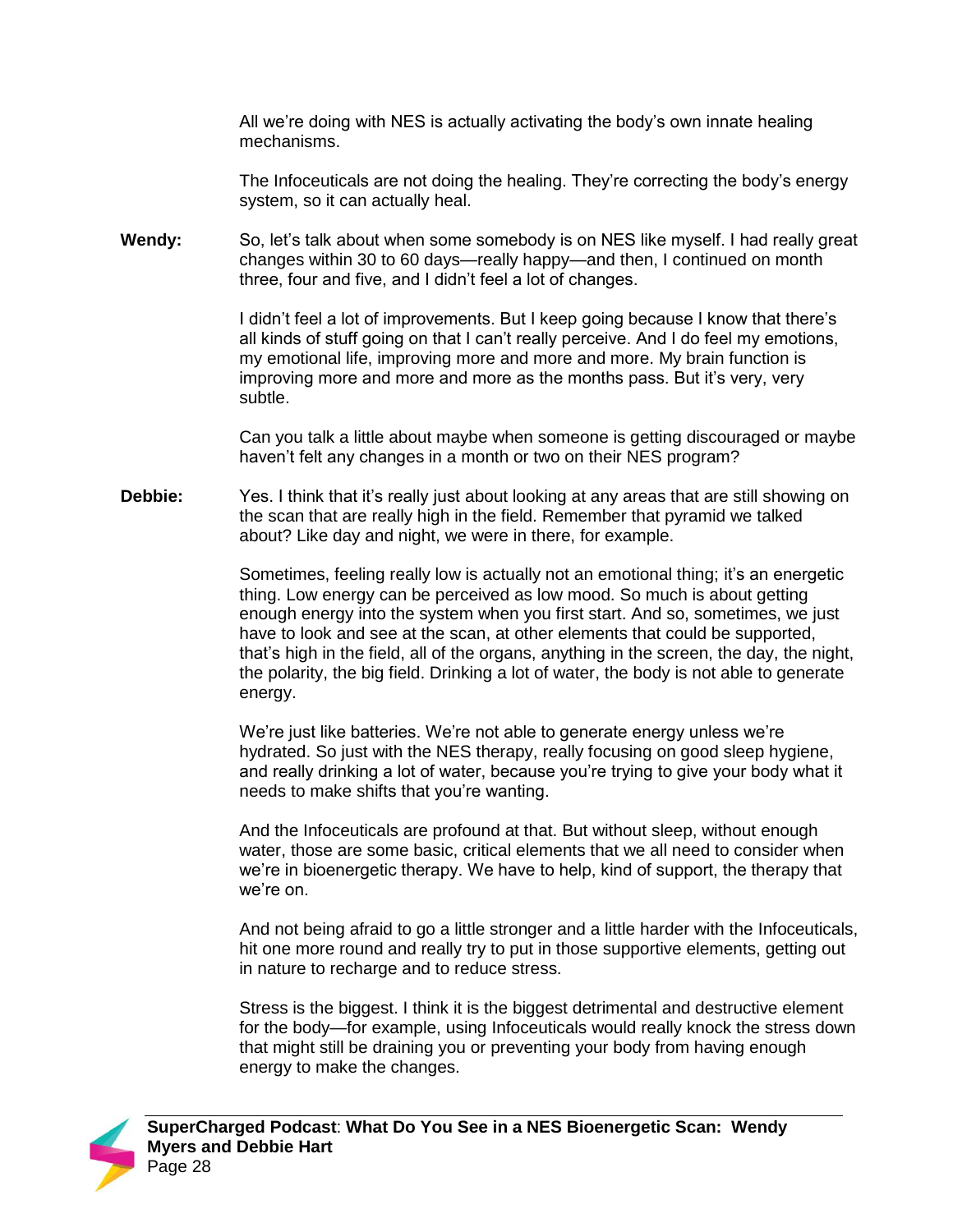And also, just allowing—I think the first three cycles, if you're really aggressive, and you're getting some miHealth possibly. But even with the Infoceuticals alone, you should be able to make a nice shift.

But six to eight cycles for someone who has a chronic condition is more reasonable for the amount of time it might take the body to get the amount of energy that it needs and to start making all the energetic shifts because the physical shifts follow the energetic shifts.

- **Wendy:** And so, when you say six to eight cycles, you're talking about roughly six to eight months because you need to do one scan roughly per month. I do every two to three weeks, and I get new Infoceuticals. But most will do it once a month, and that will be a cycle.
- **Debbie:** That would be a cycle, anywhere from two to four weeks. I usually try to hit the 21-day mark.

And 15 drops will generally last about 21 days. But it doesn't matter how fast or slow you go necessarily. You're going to get there. And so if you spend more money in the short run, it's going to be the same amount of shift as you get in the long run. But yes, six to eight cycles, I tell all my new clients. Give it six to eight cycles.

And I've never had anybody that really committed and gave it six to eight cycles not have profound change relative to where they started.

There's only been I think maybe one or two—one, in particular, client that was chronically sick. She was diagnosed with severe metabolic syndrome. That kind of thing takes some time. But she called me one day and told me that she did not feel sick anymore. But it was always in. It was probably the 7th to 8th cycle of Infoceuticals. And we have gotten pretty aggressive with her. And she was coming in also for miHealth treatments.

- **Wendy:** Yeah, and especially people that they've had an illness since they were a child or they had trauma in childhood. That can take quite some time to resolve.
- **Debbie:** Mm-hmmm… absolutely!
- **Wendy:** You have to be patient.
- **Debbie:** Absolutely! And you'll be so encouraged. If you've had something that long and nothing else has worked, you'll be so encouraged that you're starting to feel a shift. So I just kind of stay with that. If you're feeling a shift, it means your body is working really hard. It's been there a long time.

And generally speaking, nothing else has worked. And they've probably taken a lot of pharmaceuticals, and they've probably got a lot of clearing to do (so depending on the person). But it can take getting deeper into the system to get